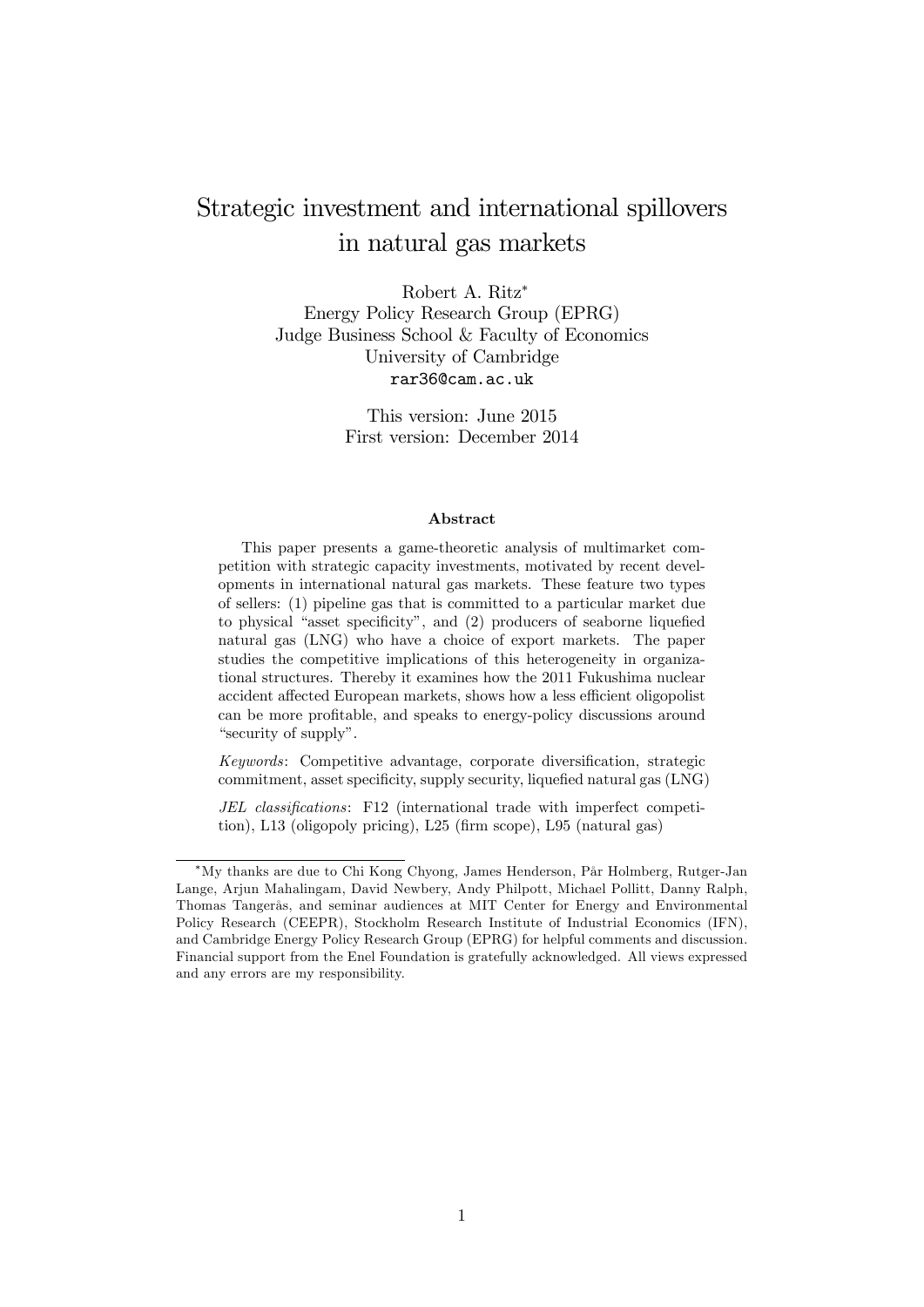# 1 Introduction

A long tradition in industrial organization examines the impact of strategic commitment on market outcomes. In the classic Stackelberg model, for example, the underlying mechanism comes as a first-mover advantage. This paper shows how a similar commitment can be achieved via a form of "asset specificity" that binds a seller, but not all of its rivals, to a particular market. The analysis is motivated by, and applied to, recent developments in the natural gas industry. In this way, the paper highlights a connection—which appears under-appreciated in existing work—between the theory-of-the-firm literature on the sources and consequences of asset specificity and that on competition with strategic commitment.<sup>1</sup>

Global gas markets are characterized by competition between two types of sellers: on one hand, traditional sellers of gas that is transported by pipeline, such as Russia/Gazprom and Norway; on the other hand, exporters of lique-Öed natural gas (LNG), such as Qatar, Australia and Nigeria. Following the expansion of international trade over the 10 years, pipeline gas and LNG now increasingly compete head-to-head, notably in the European market. But they are also fundamentally different. Gas pipelines are large investments with a very high degree of asset specificity: once built, they are physically bound to a particular route, with no alternative use (Makholm, 2012). LNG, by contrast, is transported by tanker, which gives exporters a choice of markets for any given cargo. Put simply: LNG is mobile, pipelines are not. A key question is how this affects the competitive playing field between these two seller types.

The global gas market lends itself to such an analysis for several reasons. First, natural gas increasingly plays an important role in energy policy—and geopolitics. The US shale gas revolution has already had large knock-on effects across energy markets and economies worldwide, and the US itself looks set to become a major LNG exporter over the coming years (Joskow, 2013). The Fukushima Daiichi accident of March 2011 highlighted the ability of flexible LNG supplies to "fill the gap" in Japan's energy mix after its nuclear shutdown.<sup>2</sup> Concerns over energy security have re-emerged with the political conflict between Russia and Ukraine; at the same time, Russia and China recently concluded the largest-ever gas deal, worth US\$400 billion.

Second, there can be little doubt that the interaction between these players is of a highly strategic nature. There is significant seller concentration in natural gas, and its regional fragmentation—into US, European and Asian markets, with widely varying prices—is, at least in part, driven by exporter market power (Ritz,  $2014$ ).<sup>3</sup> Moreover, it is striking that a commodity des-

<sup>&</sup>lt;sup>1</sup>The literature on asset specificity mostly focuses on vertical relations and the "make or buy" decision but says little about (strategic) competition between firms (Williamson, 1985; Bresnahan and Levin, 2012). The key game-theoretic literature on strategic commitment, beginning with Spence (1977) and Dixit (1980) on investment and entry deterrence, is reviewed by Vives (2000). This paper is in line with Bresnahan and Levin's call for more research on the interface between industrial organization and organizational economics.

<sup>&</sup>lt;sup>2</sup> Contracting arrangements have also become more flexible in LNG markets over the last decade. Traditionally, investments were backed up by long-term contracts (of around 20 years duration) between a seller and buyer. Today, trade in spot and short-term markets makes up about 30% of global LNG sales (GIIGNL, 2013). These short-term transactions were key to the market response to the Fukushima accident.

<sup>3</sup>Average gas/LNG prices in 2013 were roughly US\$16 per million metric British thermal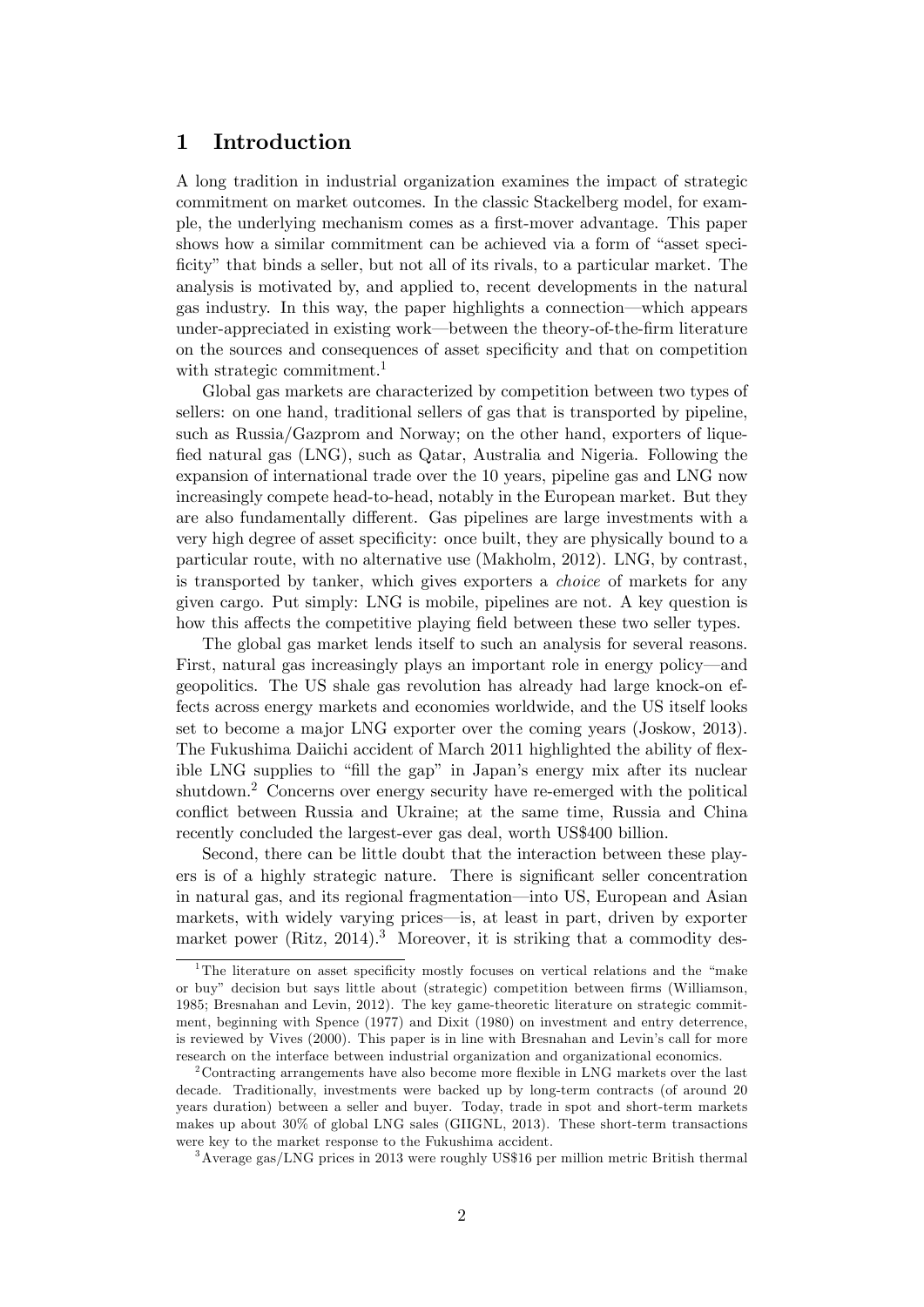tined for the same end-use—in industrial production and residential heatingis supplied by two types of producers with very different technologies and organizational structures. In this way, these markets are well-suited to analysis using the toolkit of game theory.

Third, gas is under-researched in the literature, certainly relative to its cousins—electricity and oil. While economists have been influential in the analysis and design of liberalized electricity markets, and there is a substantial literature on the influence of OPEC on market performance in crude oil, there is much less on natural gas—and especially little speaking to recent events. This paper attempts to fill some of these gaps.

The analysis examines a stylized version of the global gas market: A pipeline producer, say Russia/Gazprom, sells gas to the European market while an LNG exporter, say Qatar, sells to both European and Asian gas consumers. The model is a two-stage game of strategic investments in production capacities followed by quantity competition. A key feature is that the LNG exporter chooses how to deploy its capacity across the two markets. This creates a supply-side link, and allows for an analysis of how local "shocks" spill over from one market into another.

There are two main sets of results. First, a "focused" producer (Gazprom) enjoys a strategic advantage over a "diversified" seller  $(Qatar)$  in their common market. The multimarket firm's optimal strategy equalizes marginal revenues across export markets. Recognizing this, Gazprom strategically overinvests in capacity (and achieves higher market share) in the European market, thus depressing the local price, knowing that Qatar can still employ its capacity in Asia. This cross-market strategic effect is always present; its magnitude depends on (relative) market fundamentals. The result suggests that Gazpromís traditional focus on Europe may be a source of  $strength$ —rather than a weakness as is usually argued in policy discussions around "energy security"; moreover, since its role is similar to that of a Stackelberg leader, this constellation benefits European gas buyers.<sup>4</sup>

Second, what were the global impacts of the Fukushima accident? The paper examines both short-term impacts—when firms' capacity levels are fixed

<sup>4</sup>There are many different definitions of "security of supply". A reasonably representative one is "the availability of sufficient supplies at affordable prices" (Yergin, 2006). While this definition is also imprecise, note that it has similarities with (expected) consumer surplus.

Of course, the present model does not capture all relevant issues; the more modest objective here is simply to point out a strategic consideration that goes against the "conventional" wisdomî. (Gazprom assumes a role similar to that of a Stackelberg leader even though the timing of the model has simultaneous choices of capacities, and then outputs; the model does not examine issues of entry deterrence and pre-emptive investment.)

units in Asia (Japan and South Korea), US\$10/MMBtu in Europe (UK and Germany), and US\$4 in the US (at Henry Hub). The US is a special case in that it has been disconnected from international trade due to its lack of LNG export infrastructure. For the other international price differences, there are two other potential explanations, neither of which is well-supported by the data. First, differences in transport costs across export markets could rationalize trade at different prices—even under perfect competition. The problem is that observed price differentials in many cases  $far$  exceed any such cost differences (in some cases, routes with higher transport costs in fact have *lower* prices). Second, *binding* capacity constraints at LNG import terminals, which result in import demand exceeding import capacity, could make the local price rise above marginal cost. The problem is that the import capacity utilization rate has been stable at only around 40% globally since 2000; even in post-Fukushima Japan, for example, terminal utilization only rose to 49%. See Ritz (2014) for further details and discussion on market power in global gas.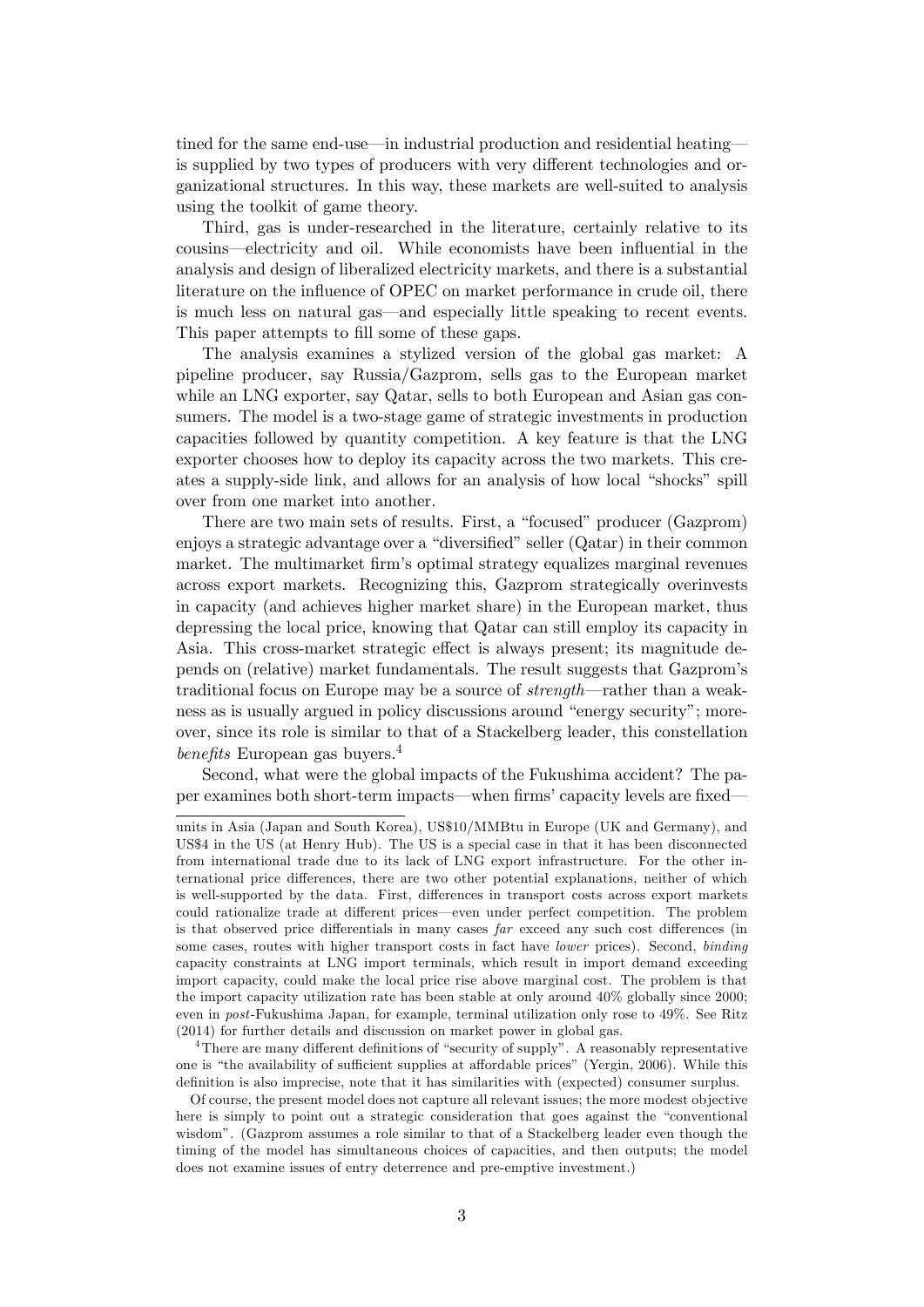and longer-term effects—when firms can re-optimize capacity levels in light of changes in market conditions. The long-term impacts are driven crucially by changes in the magnitude of the strategic effect. The results suggest that, in the longer term, an Asian LNG demand boom makes Qatar a stronger competitor in Europe. This hurts Gazprom as well as European gas consumers, as prices rise due to less aggressive competition (i.e., a weaker strategic effect). This long-run response differs from Fukushima's short-term impact: For Qatar, in the short run, raising sales to Asia means cutting those to Europe. This allows Gazprom to gain further market share in the short run—while it loses share over the longer term as LNG capacity investment rises.<sup>5</sup>

Simple *sufficient* conditions for these long-run impacts boil down to the following: Qatar has relatively high market power in the Asian LNG market, and the demand boom enhances its ability to capture social surplus (thus mitigating its strategic weakness due to multimarket exposure). These conditions seem plausible in light of market experience before and after Fukushima. They are formally equivalent to a rate of pass-through from costs to price that is "sufficiently low". As in Weyl and Fabinger  $(2013)$ , cost pass-through is a useful way to think about competitive interactions and the division of social surplus in different markets. However, the results here are more subtle; they also depend on how pass-through might change with a demand boom.

While the exposition of this paper focuses on international gas markets, its insights are more generally applicable. The analysis shows how the combination of multimarket contact, asset specificity and strategic investment can run counter to a fundamental result from the theory of imperfect competition. In standard oligopoly models, a more efficient firm (with lower unit cost) always has higher market share and profits. By contrast, a focused firm here can be more profitable than a multimarket competitor despite much higher costs due to the strategic effect. In contrast to the classic repeated-game analysis of Bernheim and Whinston (1990), multimarket contact tends to raise market competitiveness—rather than facilitating tacit collusion.

This result has a similar flavour to the corporate-finance literature on the "diversification discount" applied to conglomerate firms by stock-market investors (Lang and Stulz, 1994; Campa and Kedia, 2002). One leading explanation is that multi-business firms are susceptible to wasteful rent-seeking by individual divisions who try to gain additional funding from corporate  $HQ$ which chooses how to allocate funds across divisions (Meyer, Milgrom and Roberts, 1992). Similarly, the disadvantage of diversified firms here arises because "headquarters" has a choice of how to allocate production capacity across export markets—which can be influenced by rivals' competitive moves. The results here also suggest that the diversification discount may vary with the business cycle, and be larger during periods of market decline.

Another industry application is to airline markets. Consider the case of Frontier Airlines in the 1980s, as described by Bulow, Geneakoplos and Klemperer (1985). Frontier had diversiÖed into new markets away from its original

<sup>&</sup>lt;sup>5</sup>In examining how local shocks spill over to other markets, this paper relates to a growing literature on "networked" markets. There has recently been a renewed interest in how production networks lead to the propagation of shocks around a system (Carvalho, 2014). An oft-cited example is the Fukushima accident, with its repercussions for global supply chains in automotives and electronics, amongst others. While the modelling approaches are different, the underlying economic issues are closely related to those considered here.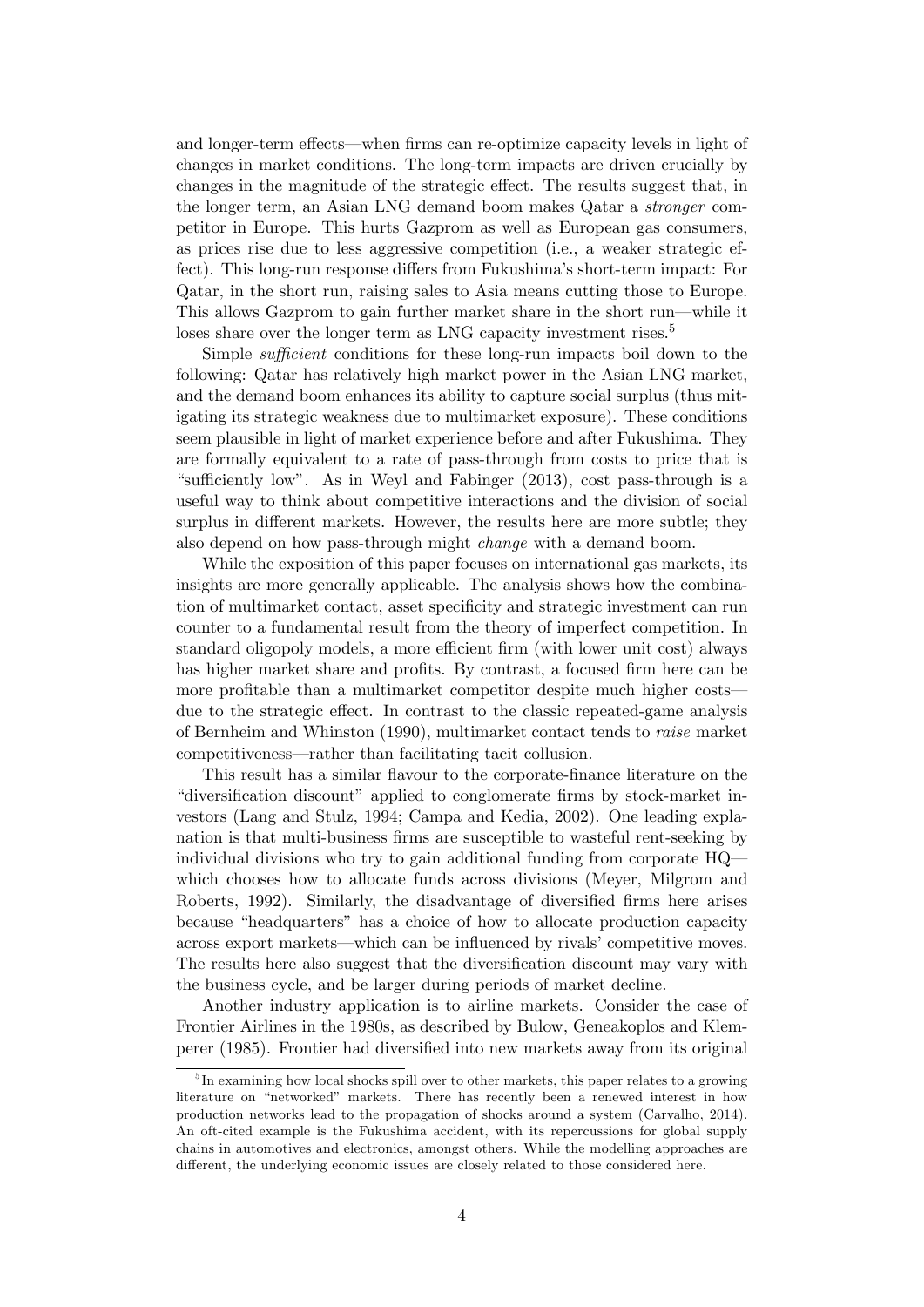Denver hub. Following this, other airlines began to compete more aggressively in the Denver market. The present analysis offers an explanation: diversification gave Frontier a choice of where to deploy its airline fleet, allowing its competitors to expand by gaining a Stackelberg-type position at Denver. (This holds unless Frontier was able to extract all social surplus in new markets, which is highly unlikely.) More generally, the model gives a reason for why focused new entrants, especially low-cost carriers such as Southwest Airlines, have enjoyed a strategic advantage over large incumbent airlines.

The model presented here builds on and extends parts of Shelegia (2012), who emphasized how competition between two firms in a given market can be influenced by a third firm competing in another market. Key to the analysis here is that demand conditions are allowed to vary across markets (e.g., Asia vs Europe) and Örms are heterogeneous in terms of production and capacity costs (e.g., piped gas vs LNG). It also addresses different questions, while highlighting the strategic implications of asset specificity and the application to global gas markets.

Finally, this paper takes a different approach to the bulk of the existing literature on natural gas markets, which is dominated by a small number of large-scale numerical models (which mostly also have Cournot-style setups).<sup>6</sup> These are well-suited to policy analysis via numerical simulation of scenarios in terms of gas demand, investment volumes, etc. However, their complexity means that it can be difficult to understand what is driving the numbers. The present paper instead derives analytical results from a simplified model, with an emphasis on the microeconomic intuition.<sup>7</sup> In related work, Growitsch, Hecking and Panke (2014) simulate a large global gas oligopoly model to explore the potential impact of a (hypothetical) blockage of LNG tankers in the Strait of Hormuz. Their analysis also emphasizes supply-side concentration and the regional transmission of shocks. Davis and Muehlegger (2010) find evidence of significant price-cost mark-ups and welfare losses in the US natural gas distribution market, while Newbery (2008) also uses a simple microeconomic model to argue that climate policy in form of an emissions trading scheme can exacerbate market power issues in natural gas.<sup>8</sup>

The plan for the paper is as follows. Section 2 sets up the model, and gives further background on competition and international trade in gas markets. Section 3 solves for the equilibrium. Section 4 presents the result on the competitive advantage of "focused" firms, and its implications for energy security. Section 5 examines the cross-market impact of a demand shift, motivated by

<sup>&</sup>lt;sup>6</sup>A representative but non-exhaustive list includes Egging, Gabriel, Holz and Zhuang (2008), Holz, von Hirschhausen and Kemfert (2008), and Chyong and Hobbs (2014).

 ${}^{7}$ A disadvantage of the present approach is that it yields only comparative-statics results rather than realistic-looking numbers of the global gas market as a whole. Another difference is that existing large-scale models are typically "mixed complementarity problems" solved as "open loop" equilibria, in which capacity and production decision are, in effect, made simultaneously; the analysis here instead derives a "closed loop" equilibrium in which firms' capacity decisions have a strategic impact on subsequent play.

 $8$ Taking a different approach, based on cooperative game theory, Hubert and Ikonnikova (2011) examine the power structure in the Russian pipeline network, focusing on the balance between Russia and transit countries such as Belarus and Ukraine. Their approach has the advantage of incorporating bargaining power of both buyers and sellers while the present paper focuses on seller power. See also Elliott (2014) for a related network model which focuses on relationship-specific investments between trading partners.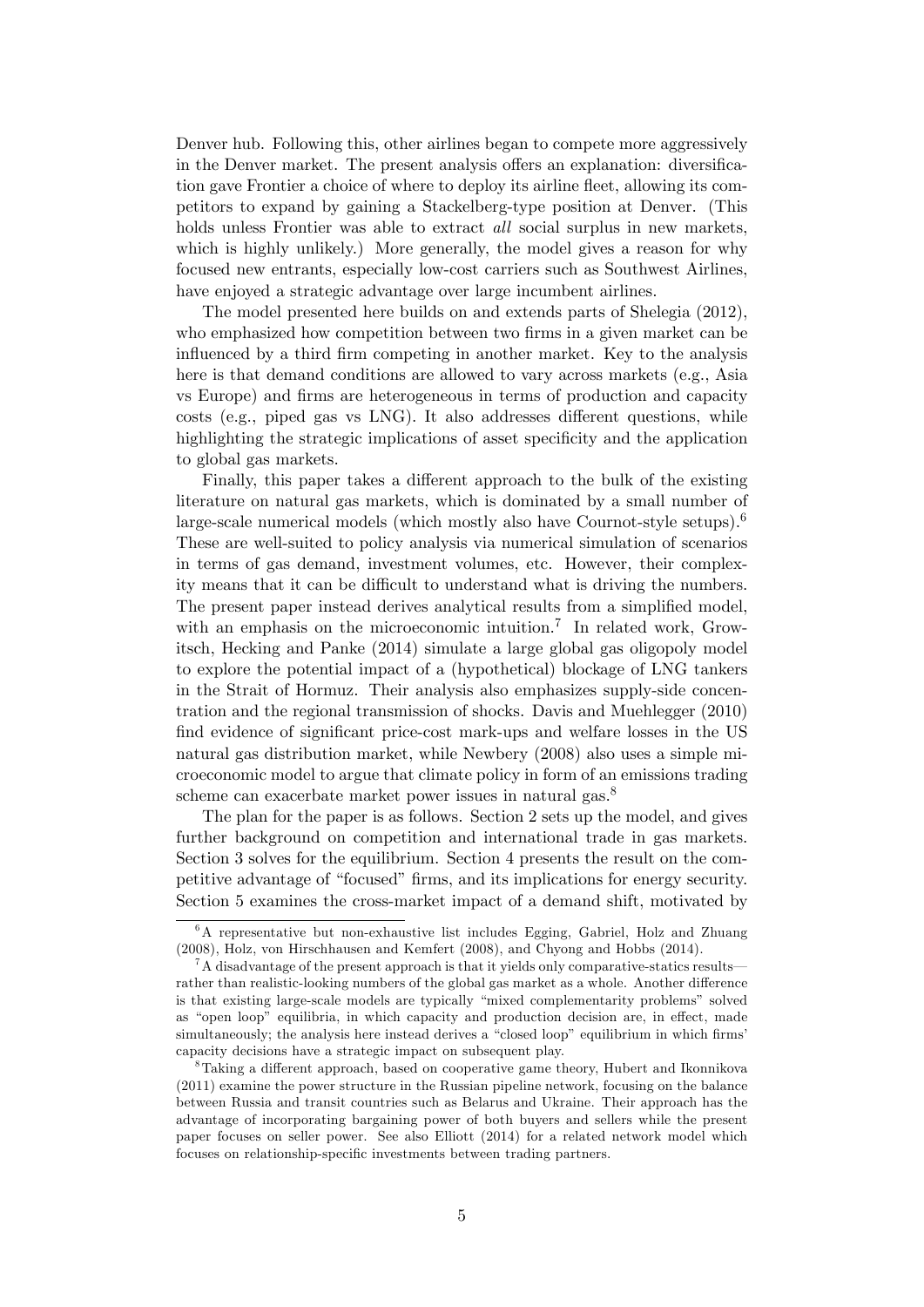Fukushima. Section 6 applies some of the core insights from the model to understand Russiaís evolving gas export strategy, especially the 2014 deals with China. Section 7 concludes. (Proofs are in the Appendix.)

# 2 Setup of the model

Firm 1 sells to both export markets, A and B, with outputs denoted by  $x_1, y_1$ . Firm 2 can sell only into market B, with sales of  $y_2$ .

Demand conditions are as follows. For simplicity, market  $B$  has a linear inverse demand curve  $p^B(y_1, y_2) = \alpha - \beta(y_1 + y_2)$  with parameters  $\alpha, \beta > 0$ . Market A has a general demand curve  $p^A(x_1)$ ; let  $\xi^A \equiv -x_1 p^A_{xx}/p^A_x$  denote a coefficient of its curvature. (So demand in market A is concave if  $\xi^A$  <  $0 \iff p_{xx}^A < 0$ , and convex otherwise.) Direct demand is assumed to be "log-concave",  $\xi^A$  < 1 (Bagnoli and Bergstrom, 2005). This is a common assumption in models of imperfect competition which ensures that secondorder conditions are always satisfied. Competition between firms is therefore in strategic substitutes (Bulow, Geneakoplos and Klemperer, 1985).

The game has two stages. In the first stage, firms simultaneously invest in production capacities,  $K_1$  and  $K_2$ , respectively at unit costs of capacity  $r_1 > 0$ and  $r_2 > 0$ . Note that firm 1 can deploy its capacity in both export markets, while firm  $2$ 's investment is specific to market  $B$ . In the second stage, firms simultaneously decide how much output to sell into markets  $A$  and  $B$ , at unit costs of production  $c_1 \geq 0$  and  $c_2 \geq 0$ , subject to their installed production capacities. These unit costs of production can be interpreted as including shipping and other transportation costs. Choices are observable to players, and there is no discounting.

Firms maximize their respective profits and the equilibrium concept is subgame-perfect Nash equilibrium. Assume throughout that demand and cost conditions are such that both Örms are active in equilibrium, selling positive amounts to their respective export markets; standing assumptions are  $\alpha$  $r_j + c_j \text{ for } j = 1, 2, c_j < \frac{1}{2}$  $\frac{1}{2}(\alpha + c_i)$  for  $j \neq i$ ,  $p^A(0) > r_1 + c_1$  and  $p^A(x_1) < 0$ at sufficiently high  $x_1$ . Also assume that both producers sell up to capacity in Stage  $2^{10}$  Conditions on parameter values which ensure these assumptions are met are given in Lemma 1.

Application to international gas markets. Think of market A as the Asian gas market—with Japan and South Korea, i.e., the JKM benchmark spot price for LNG, in mind especially—and market  $B$  as Europe. Firm 1 is an LNG exporter, such as Qatar, serving both markets.<sup>11</sup> Firm 2 is a pipeline seller, such as Gazprom/Russia, focused on the European market.

The model is an abstraction of the following situation.<sup>12</sup> Globally, gas

<sup>&</sup>lt;sup>9</sup>The assumption of a linear demand structure is also commonly made, for tractability, in large-scale simulation models of the European gas market.

 $10$ The assumption that producers are capacity-constrained considerably simplifies the analysis. In effect, it reduces the "dimensionality" of the problem from five choice variables (two capacity choices plus three output choices) to three.

 $11$ Other multimarket LNG exporters—serving both Europe and Asia—include Algeria (Sonatrech), Nigeria, Peru, and Trinidad & Tobago.

 $12$ This summary is based on data from the BP Statistical Review of World Energy 2014.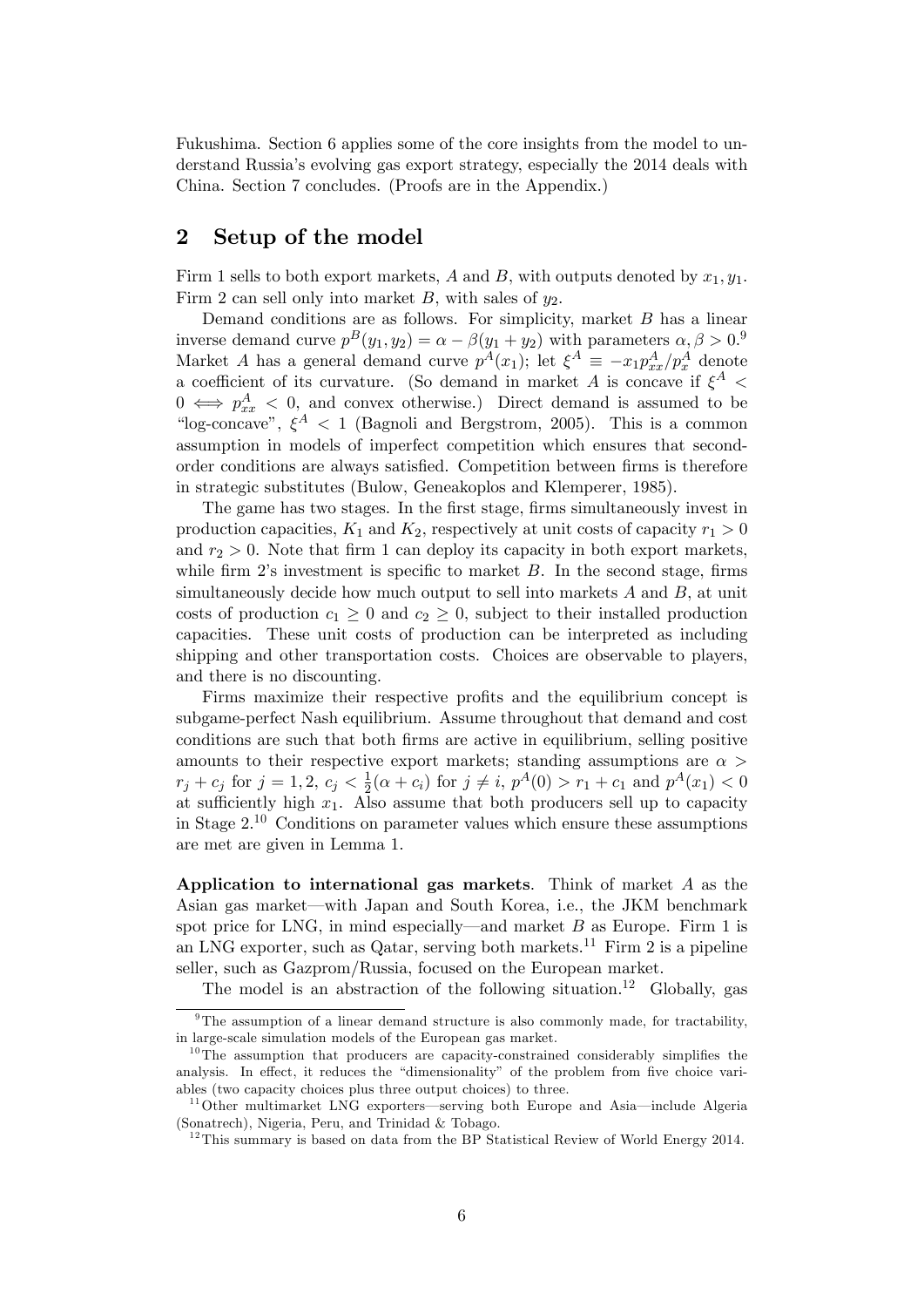trade is around 70% by pipeline and 30% as LNG.<sup>13</sup> Russia is the world's  $2<sup>nd</sup>$ largest producer of gas, with Gazprom controlling around 75% of production and holding a legal monopoly on exports of piped gas. Of its pipeline exports, over 80% go to European markets (the remainder goes to countries of the former Soviet Union, some of which also perform a transit role).<sup>14</sup> Qatar is the world's largest LNG exporter with a global market share of over 30%. Its two largest LNG destinations are Europe (especially UK and Italy) and Asia (especially Japan and South Korea), with a split of around 25% and 75%. (The US is now the worldís largest gas producer but has little trade exposure (beyond Canada) given its current lack of LNG export infrastructure.)

From the European viewpoint, around 80% of total gas imports are by pipeline and  $20\%$  as LNG. Around  $40\%$  of Europe's total gas consumption is met via Russian pipelines, and the majority of imports come from Russia. LNG plays a particularly important role for the UK, Italy, and Spain (for which LNG imports can exceed pipeline trade), and close to 50% of European LNG imports come from Qatar. This paper's focus on the "balance of power" between Russia and Qatar as the key suppliers is consistent with industry analysis (Stern and Rogers, 2014). By contrast, many Asian countries rely heavily on LNG imports given the lack of pipeline infrastructure (with the main exception of China); LNG makes up 100% of Japanese and South Korean gas imports, and Japan is the world's largest LNG importer, with Qatar as its top supplier.

Other modelling assumptions reflect market conditions in global gas. The setup allows LNG and pipeline producers to have different cost structures, both in terms of production and investment. It assumes that Qatar has identical sales costs for the European and Asian markets; this is a reasonable assumption as the respective transport costs are indeed very similar in practice, mainly since the shipping distances are roughly equal. There is no price arbitrage between markets  $A$  and  $B$  by third-party traders; the equilibrium may thus feature price differentials resulting from international price discrimination by producers. This is in line with experience in global gas markets (see note 3). Choices in Stage 1 can be interpreted as investments in production capacity; more generally, these reflect any kind of longer-term decisions, such as maintenance expenditure or procurement/chartering of other parts of infrastructure, which occur before short-run sales. Finally, the assumption that firms sell up to capacity in Stage 2 is reasonable for the natural gas industry, in which any capacity that is operational is typically also fully used.<sup>15</sup>

<sup>&</sup>lt;sup>13</sup>The LNG value chain includes the exploration and production of natural gas, subsequent liquefaction, shipping, and its regasification at the receiving end. All parts of the chain require significant capital outlay (or charter arrangements), and maintenance expenditure plays an important role, especially for offshore infrastructure. For pipeline gas, exploration and production is followed by pipeline transportation (usually but not always onshore).

 $14$ Russia's exports are 95% by pipeline; its small LNG role is discussed in Section 6.

 $15$ The application to gas markets is stylized in other respects. This includes the absence of intertemporal considerations on resource extraction ‡ la Hotelling (sell today, or leave in the ground and perhaps sell tomorrow), as well as gas storage. Furthermore, the capacity investments made by producers are not exactly simultaneous in practice; for example, Russian pipelines in many cases preceded the LNG investments of other players.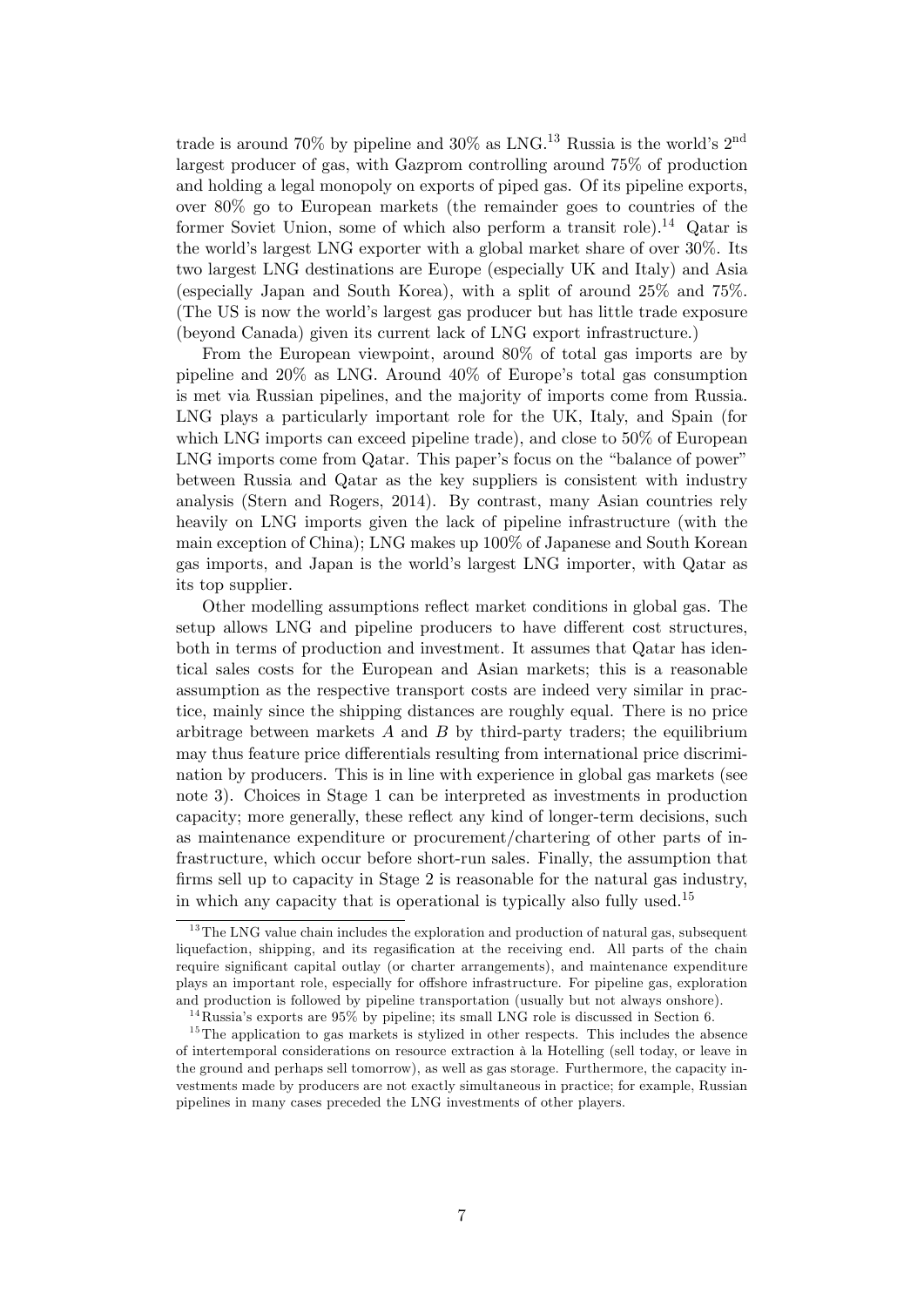### 3 Solving the model

Define firms' revenue functions across the two markets,  $R_1^A(x_1) = p^A x_1$  and  $R_1^B(y_1, y_2) = p^B y_1, R_2^B(y_1, y_2) = p^B y_2.$  Also define the corresponding marginal revenues  $MR_1^A(x_1) = \frac{\partial}{\partial x_1}(p^Ax_1) = p^A + p_x^Ax_1$  and  $MR_1^B(y_1, y_2) =$ @  $\frac{\partial}{\partial y_1}(p^By_1) = p^B - \beta y_1, MR_2^B(y_1, y_2) = \frac{\partial}{\partial y_2}(p^By_2) = p^B - \beta y_2.$ 

#### 3.1 Stage 2: Output decisions

Consider firms' output choices in Stage 2, given the capacity investments of Stage 1. By assumption, producers are capacity-constrained, implying that firm 1's sales satisfy  $x_1 + y_1 = K_1$ , while  $y_2 = K_2$  for firm 2. The main question at this stage, therefore, is how firm 1 splits its sales across markets.

Clearly, firm 1 maximizes its profits by equating the contribution at the margin of each market. That is, it chooses a sales strategy  $(x_1, y_1)$  that equalizes marginal revenue, net of the short-run marginal cost of production, for each market:  $MR_1^A(x_1) - c_1 = MR_1^B(y_1, y_2) - c_1 \iff MR_1^A(x_1) =$  $MR_1^B(y_1, y_2)$ . Since the firms are capacity-constrained, the equilibrium condition can be rewritten in terms of capacities:

$$
MR_1^A(K_1 - y_1) = MR_1^B(y_1, K_2). \tag{1}
$$

Note that firm 1's choice of output to market  $B$  thus depends on the capacity installed by its rival, firm 2. This plays a crucial role, and is examined more closely, in what follows.

By contrast, for firm 2,  $y_2 = K_2$ , irrespective of firm 1's actions. The key difference is that, having sunk their investments, firm 1 has an alternative use for its capacity while firm 2 does not.

To summarize, given capacities  $\mathbf{K} = (K_1, K_2)$ , firms' output choices are  $x_1(\mathbf{K}), y_1(\mathbf{K}), \text{ and } y_2(\mathbf{K}) = K_2.$ 

#### 3.2 Stage 1: Capacity decisions

Anticipating these output decisions, consider firms' decisions to invest in capacity at Stage 1. Firm 1 chooses its investment so as to maximize its joint profits across both export markets:

$$
\max_{K_1} \left\{ R_1^A(x_1(\mathbf{K})) + R_1^B(y_1(\mathbf{K}), y_2(\mathbf{K})) - r_1 K_1 - c_1[x_1(\mathbf{K}) + y_1(\mathbf{K})] \right\},\
$$

which makes explicit the indirect dependency of its revenues and production costs on both firms' capacity choices. The first-order condition is:

$$
0 = MR_1^A \frac{\partial x_1}{\partial K_1} + MR_1^B \frac{\partial y_1}{\partial K_1} - r_1 - c_1 \left( \frac{\partial x_1}{\partial K_1} + \frac{\partial y_1}{\partial K_1} \right). \tag{2}
$$

This condition can be simplified. First, since the firm is capacity-constrained,  $\partial x_1/\partial K_1 + \partial y_1/\partial K_1 = 1$ ; in other words, total sales across both markets rise one-for-one with capacity. Second, from  $(1)$ , the firm equates marginal revenue across markets,  $MR_1^A = MR_1^B$ . So the multi-market firm invests in capacity such that

$$
MR_1^A = MR_1^B = r_1 + c_1,\tag{3}
$$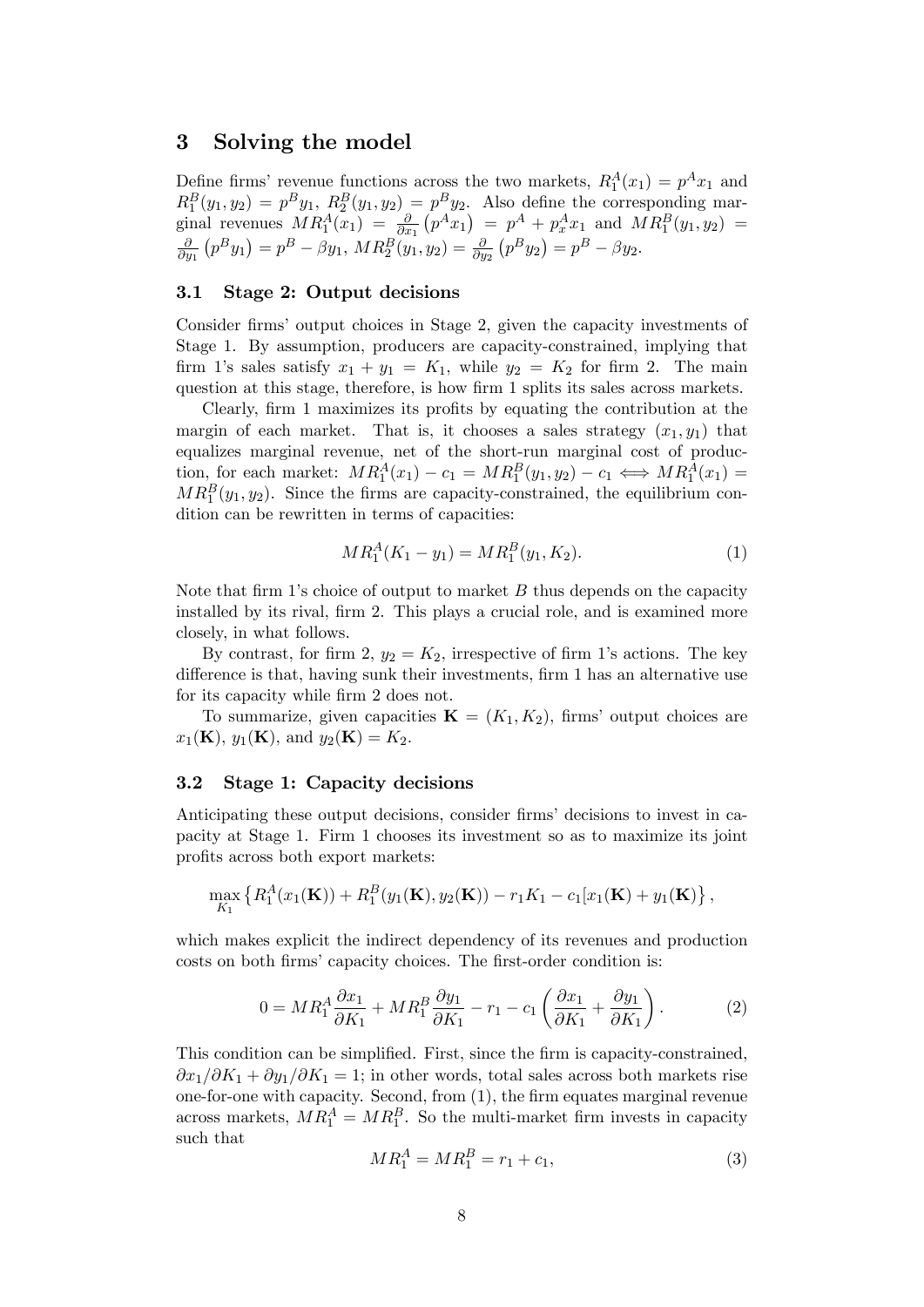where the right-hand side is its combined unit cost of capacity and production, i.e., its long-run marginal cost.

Thus the outcome in market  $A$  is the monopoly price given marginal cost  $r_1 + c_1$ . Denoting the associated monopoly output by  $x_m$ , it follows that  $x_1 = x_m$ , and so  $y_1 = K_1 - x_m$ .

Firm 2 chooses its capacity investment to:

$$
\max_{K_2} \left\{ R_2^B(y_1(\mathbf{K}), y_2(\mathbf{K})) - r_2K_2 - c_2y_2(\mathbf{K}) \right\}
$$

The first-order condition is:

$$
0 = MR_2^B \frac{\partial y_2}{\partial K_2} + \frac{\partial R_2^B}{\partial y_1} \frac{\partial y_1}{\partial K_2} - r_2 - c_2 \frac{\partial y_2}{\partial K_2}.\tag{4}
$$

Analogously to the previous firm,  $\partial y_2/\partial K_2 = 1$ , due to the binding capacity constraint. Note also  $\partial R_2^B / \partial y_1 = -\beta y_2$  given the linear demand structure of market B. Define the "strategic effect" connecting markets  $\lambda \equiv (-\partial y_1/\partial K_2)$ . Thus simplifying the first-order condition gives:

$$
MR_2^B + \beta \lambda y_2 = r_2 + c_2. \tag{5}
$$

### 3.3 The strategic effect connecting markets, cost pass-through, and market power

Firm 2 recognizes that its capacity choice affects the product-market behaviour of firm 1 in their common market  $B$ . Totally differentiating the equalmarginal-revenues condition from  $(1)$  shows that the strategic effect satisfies:

$$
\lambda \equiv \left(-\frac{\partial y_1}{\partial K_2}\right) = \frac{\frac{\partial MR_1^A}{\partial K_2} - \frac{\partial MR_1^B}{\partial K_2}}{\frac{\partial MR_1^A}{\partial y_1} - \frac{\partial MR_1^B}{\partial y_1}} = \left[\frac{\beta}{2\beta + \left(-p_x^A\right)\left(2 - \xi^A\right)}\right] \in (0, \frac{1}{2}), \quad (6)
$$

and observe that  $(-p_x^A)(2-\xi^A)$  is the absolute value of the slope of the marginal revenue curve of firm 1 in market  $A$ ,  $\frac{\partial}{\partial x_1} M R_1^A$  $\left| \cdot \right|^{16}$  This effect raises the marginal return to firm 2 of installing an additional unit of capacity and so, in equilibrium,  $MR_2^B < r_2 + c_2$ .

The  $\lambda$  term captures how strongly firm 2 can induce firm 1 to cut back output in market  $B$ . This effect is always present unless, in the limiting cases, either  $\beta \to 0$  or  $(-p_x^A)$   $(2-\xi^A) \to \infty$ . The case with  $\beta \to 0$  corresponds to market  $B$  becoming very large (relative to market  $A$ ). In such situations, firm 1 Önds this market very attractive, and therefore only reluctantly redirects output away from it, and so  $\lambda$  is small. The case with  $(-p_x^A)$  very large corresponds to consumers in market  $A$  being very price-insensitive; a small reduction in price induces little additional demand. Finally,  $(2 - \xi^A)$  very

<sup>&</sup>lt;sup>16</sup>The final equality uses that  $\partial MR_1^A/\partial K_2 = 0$  (firm 2's actions have no direct impact on revenues in market A),  $\partial MR_1^B/\partial K_2 = \partial MR_1^B/\partial y_2$ ,  $\partial MR_1^A/\partial y_1 = -\partial MR_1^A/\partial x_1$ , as well as the definition of demand curvature  $\xi^A \equiv -x_1 p_{xx}^A / p_x^A$ . To understand the expression, note that a small increase  $dK_2 > 0$  lowers 1's marginal revenue in market B by  $dMR_1^B = (\partial MR_1^B/\partial y_2)(dK_2) = -\beta(dK_2) < 0$ . By how much does  $y_1$  need to adjust to restore optimality? Cutting  $y_1$  both raises  $MR_1^B$  and lowers  $MR_1^A$ ; specifically,  $dMR_1^B = -2\beta(dy_1) > 0$  and  $dMR_1^A = (-p_x^A)(2 - \xi^A)(dy_1) < 0$ , thus leading to the expression for  $\lambda$ .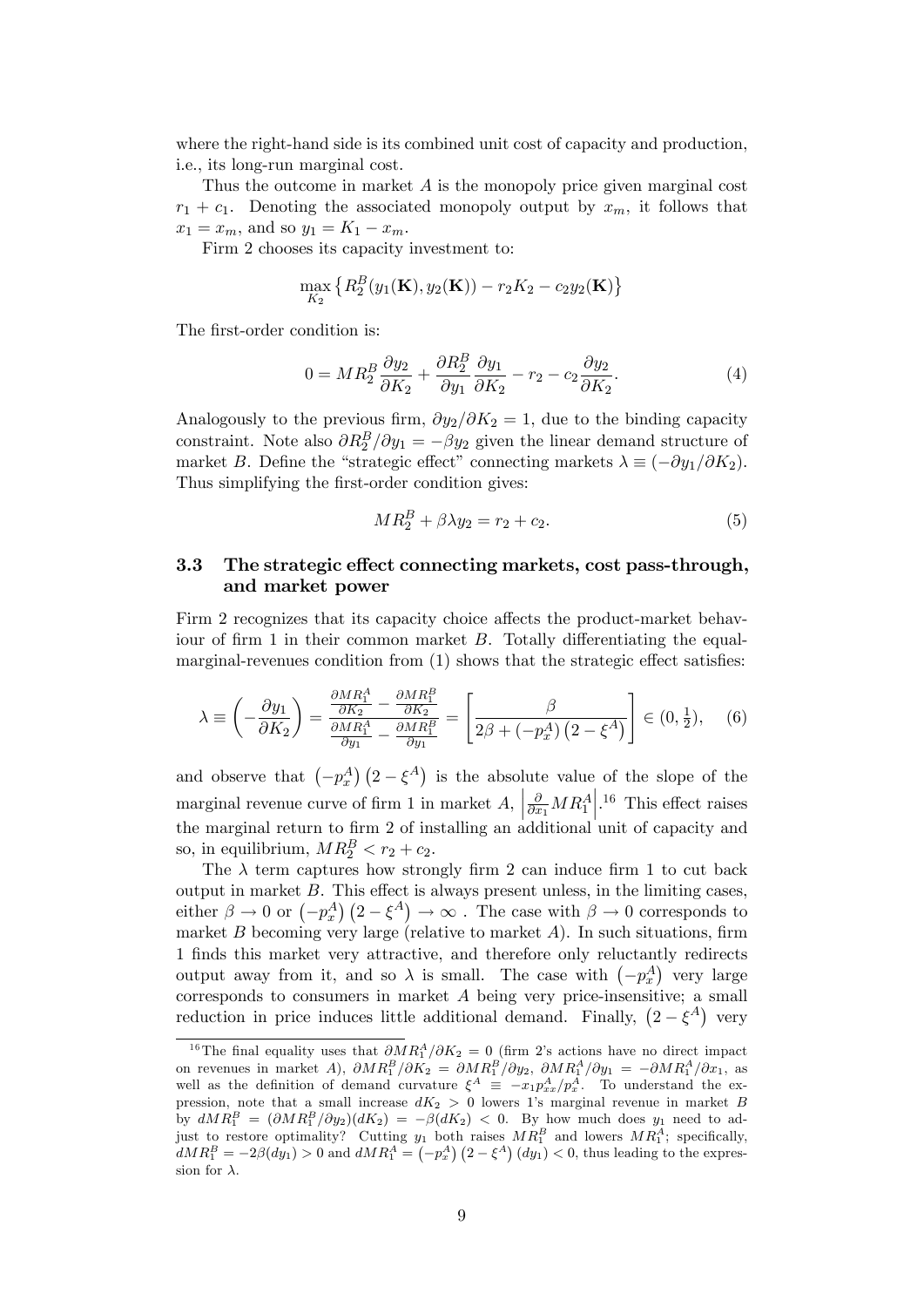large, that is,  $\xi^A \to -\infty$ , corresponds to very concave demand in market  $A$ —in the limit, all consumers have (almost) the same willingness-to-pay.

The degree of monopoly power that firm 1 has in market  $A$  is key to understanding the strategic effect. An *index of monopoly power* equals the inverse of the rate of cost pass-through,  $1/\rho^A = (2 - \xi^A)$ , where the passthrough coefficient  $\rho^A \equiv dp^A/dMC$  measures by how much the equilibrium price responds to a change in marginal cost (Bulow and Pfleiderer, 1983). The assumption of log-concave demand  $\xi^A < 1$  means that pass-through lies below 100%. For a monopolist, the inverse rate of pass-through is equal to the ratio of firm profits to consumer surplus (Weyl and Fabinger, 2013).<sup>17</sup>

In the limit, as pass-through tends to zero, the monopolist extracts all the available gains from the trade in market  $A$ ; thus, there is no distortion below the first-best level of output. In this situation, there is no scope for firm 2 to strategically ináuence its decision-making, as it will not deviate from its preferred level of output, and so  $\lambda = 0$ . Intuitively, with such pronounced market power, firm 1 will be very careful to divert additional units to market  $A$ —and depress price there. By contrast, an almost perfectly competitive seller with little market power would be almost indifferent to selling more to market  $A$ , and can thus be more easily manipulated in its decision-making.

#### 3.4 Summary of the equilibrium

Firm 1's output in market A is at the monopoly level,  $x_1 = x_m$ . By assumption firm 2 sells up to capacity,  $y_2 = K_2$ , and firm 1 uses all of its capacity across markets,  $K_1 = x_m + y_1$ . So only two unknowns are left:  $y_1$  and  $K_2$ .

The following result gives the equilibrium values  $(\mathbf{\hat{K}}, \hat{x}_1, \hat{y}_1, \hat{y}_2)$ , together with a parameter condition which ensures that the equilibrium, (i) is an interior solution with strictly positive outputs to each market, and (ii) it is optimal for each firm to produce up to installed capacity.

Lemma 1. Suppose the following condition on parameter values holds:

$$
(r_1 + c_1) \in ([2 (r_2 + c_2) - \alpha], \min \left\{ \frac{1}{3} [\alpha + 2 (r_2 + c_2)], [2 (3r_2 + c_2) - \alpha] \right\}).
$$

The equilibrium in firms' capacity investments and production volumes is given by:

$$
\hat{x}_1 = x_m
$$
  
\n
$$
\hat{y}_1 = [(2 - \lambda) (\alpha - r_1 - c_1) - (\alpha - r_2 - c_2)] / \beta (3 - 2\lambda)
$$
  
\n
$$
\hat{K}_1 = \hat{x}_1 + \hat{y}_1
$$
  
\n
$$
\hat{K}_2 = \hat{y}_2 = [2 (\alpha - r_2 - c_2) - (\alpha - r_1 - c_1)] / \beta (3 - 2\lambda)
$$

where  $x_m$  solves  $MR_1^A(x_m) = r_1+c_1$ , and the equilibrium value of the strategic effect satisfies

$$
\lambda = \left[\frac{\beta}{2\beta + (-p_x^A)\left(2 - \xi^A\right)}\right]_{x_1 = \widehat{x}_1}.
$$

Equilibrium prices follow as  $\hat{p}^A = p^A(\hat{x}_1)$  and  $\hat{p}^B = \alpha - \beta(\hat{y}_1 + \hat{y}_2)$ .

 $17$ The rate of pass-through has no necessary relationship with the conventional price elasticity of demand. Recall that a monopolist facing a linear demand curve extracts 50% of the potential social surplus (with 25% left each as consumer surplus and deadweight loss), regardless of the particular equilibrium value of the price elasticity of demand.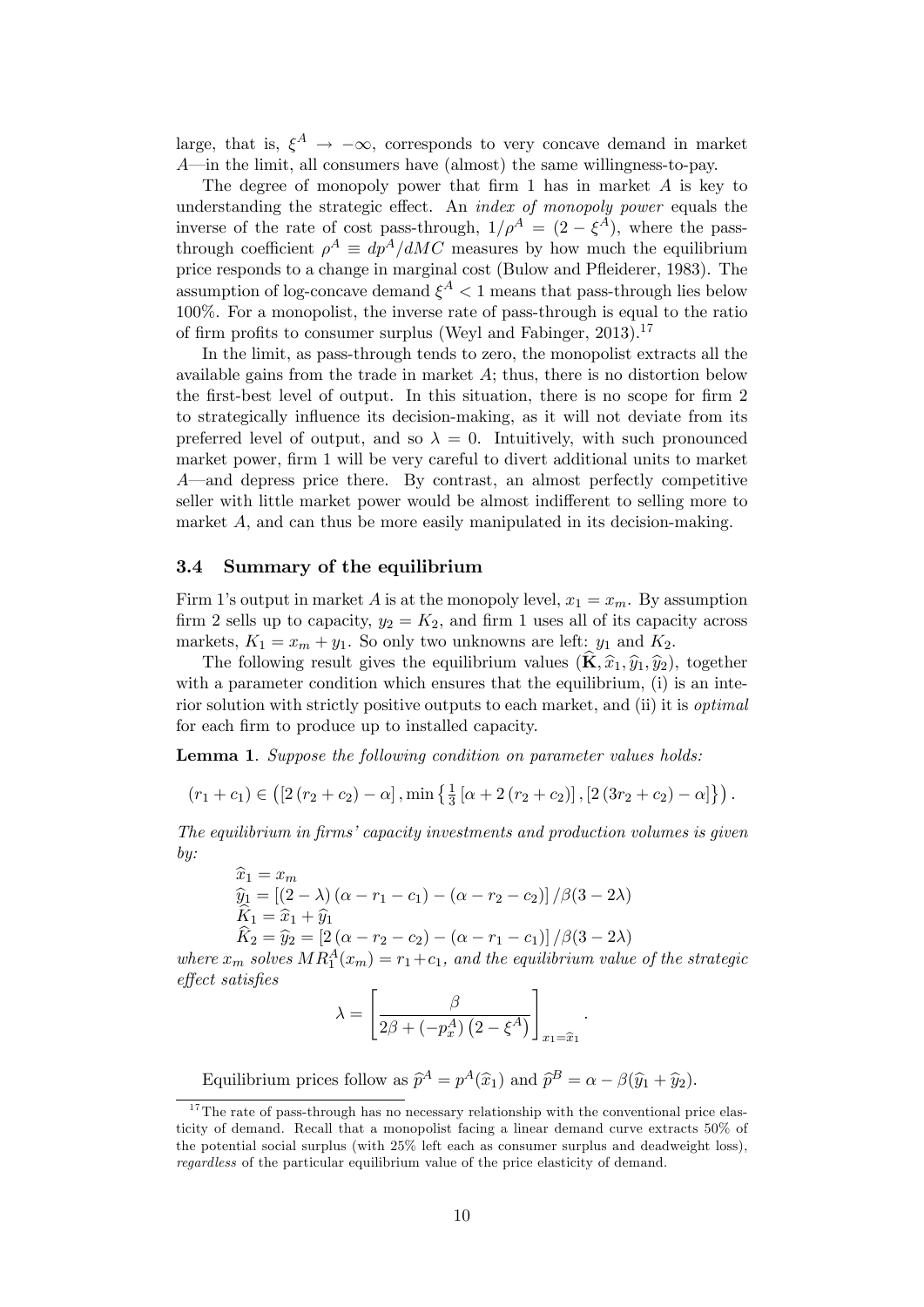The parameter condition in terms of firm 1's long-run marginal cost,  $r_1+c_1$ , is sufficient for the equilibrium to obtain as described in Lemma 1. It is stated in a way that is *independent* of the value of the strategic effect  $\lambda \in (0, \frac{1}{2})$  $(\frac{1}{2})$ . Importantly, therefore, this condition does not depend on the details of the equilibrium in market  $A$ ; it varies only with the firms' marginal costs and the state of demand in market  $B$ . Later on, this will facilitate the analysis of the cross-market impacts of changes in  $A$  on  $B$ .<sup>18</sup>

# 4 The strategic advantage of "focused" pipeline gas, with implications for energy security

The first key result is that a firm which is focused on a single export market enjoys a competitive advantage in that market. The reason is the presence of the strategic effect: firm 2 has an incentive to overexpand capacity and sales to market  $B$ , knowing that firm 1 has an alternative use for its capacity in market A. This effect operates in an asymmetric fashion since firm  $2$ —due to the specificity of its investment—has no such "outside option".

A natural measure of *competitive advantage* is the relative market share of the two firms in their common export market  $B$  (using Lemma 1):

$$
\widehat{y}_1/\widehat{y}_2 = \frac{[(2-\lambda)(\alpha - r_1 - c_1) - (\alpha - r_2 - c_2)]}{[2(\alpha - r_2 - c_2) - (\alpha - r_1 - c_1)]},\tag{7}
$$

where the firm with a higher market share is said to have a competitive advantage. Note that the standard Cournot-Nash equilibrium is nested as a special case where the strategic effect  $\lambda = 0$ . This leads to the following result:

Proposition 1. For market B, in equilibrium:

(a) Firm 2's market share and profits rise with the strategic effect  $\lambda$ , while the price and firm  $1$ 's profits fall;

(b) Firm  $2$ 's market share and profits are higher than under Cournot-Nash competition, while the price and firm  $1$ 's profits are lower;

 $(c)$  Firm 2 has a competitive advantage over firm 1 despite a cost disadvantage whenever  $[(r_2 + c_2) - (r_1 + c_1)] \in (0, \frac{\lambda}{3})$  $\frac{\lambda}{3} [\alpha - (r_1 + c_1)]$ );

(d) The Herfindahl index rises with the strategic effect  $\lambda$  if and only if firm 2 has a competitive advantage.

The effects of multimarket interaction can thus run counter to a fundamental result from oligopoly theory, namely that high market share goes hand

 $18$ To see that this leaves room for manoeuvre in terms of parameter values, consider the special case where both firms have an identical cost structure with  $c_1 = c_2 = c$  and  $r_1 = r_2 = r$ . The three individual conditions then collapse into two, and become  $r \in (\frac{1}{5} (\alpha - c), (\alpha - c))$ . In this setting,  $r + c < \alpha$  is always satisfied since there would otherwise be no gains from trade in market B. Intuitively, the requirement that  $r > \frac{1}{5} (\alpha - c)$  ensures that the unit cost of capacity is sufficiently high such the firms' do not install too much capacity—and thus end up using all of it. To see another example, let  $\alpha = 1$  with zero production costs  $c_i = 0$ for  $j = 1, 2$ . Then the condition becomes  $r_1 \in (2r_2 - 1, \min\{\frac{1}{3}(2r_2 + 1), 6r_2 - 1\})$ , and it is easy to check that there is a substantial set of values for  $r_1, r_2$  which satisfies this. For instance, if  $r_2 = \frac{1}{4}$ , then any  $r_1 \in (0, \frac{1}{2})$  works.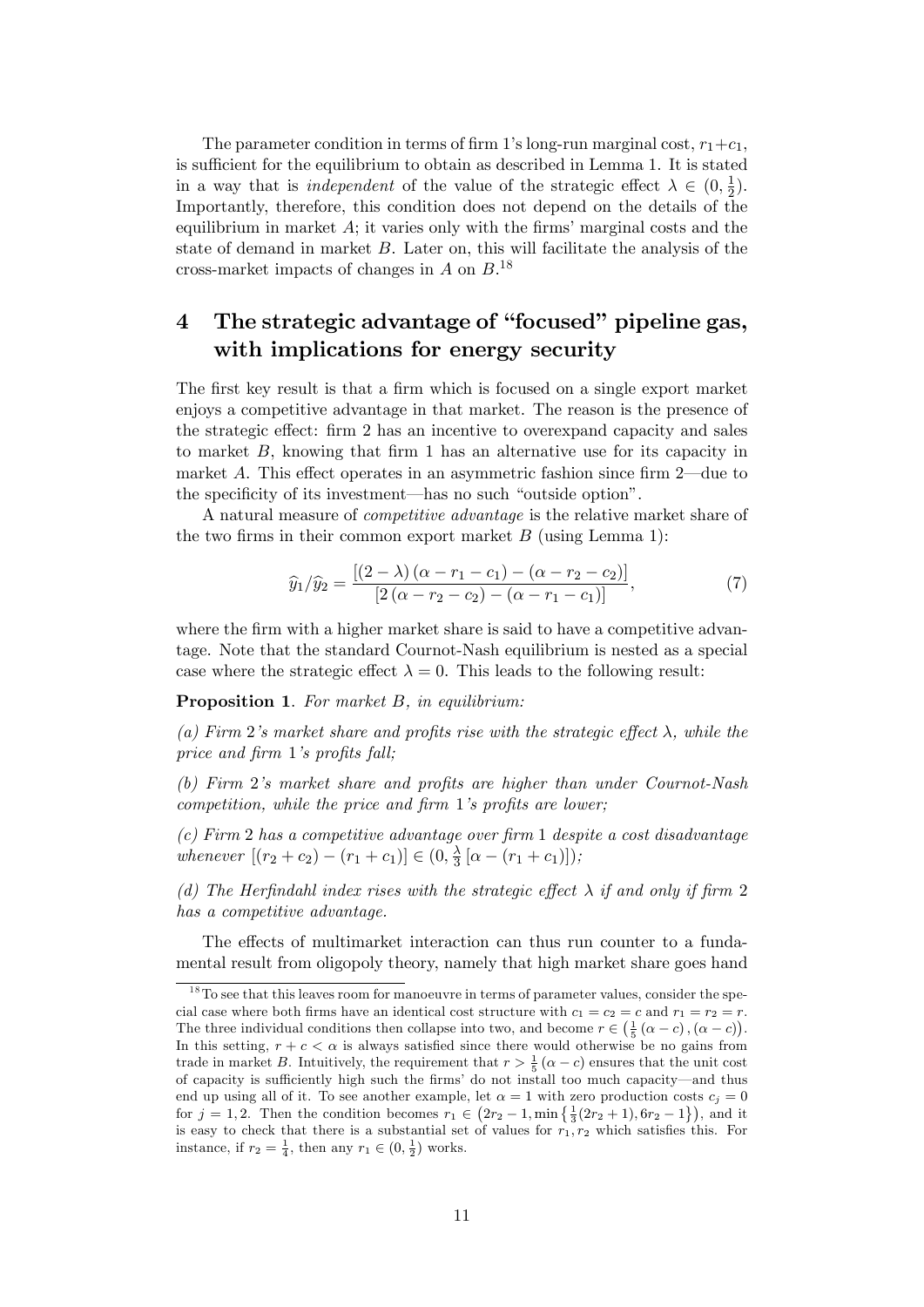in hand with low marginal cost (i.e., firms' market shares and efficiency levels are co-monotonic). This applies in all common (single-market) oligopoly models, including Cournot (quantity) and Bertrand (price) competition, as well as spatial competition models such as Hotelling, and the supply-function equilibrium models often used to analyze electricity markets.

In the present model, by contrast, firm 2 can have a larger share of the market even if it has a much higher marginal cost. To illustrate, let the demand parameter  $\alpha = 30$ , firm 2's marginal cost  $r_2 = 5$  and  $c_2 = 5$ , so  $(r_2 + c_2) = 10$ , and the equilibrium value of the strategic effect  $\lambda = \frac{1}{3}$  $\frac{1}{3}$ . (Note that it is possible to obtain any  $\lambda \in (0, \frac{1}{2})$  $\frac{1}{2}$ ) by appropriate choice of  $\beta$ .) Then, whenever firm 1's long-run marginal cost  $(r_1 + c_1) \in (7\frac{1}{2}, 10)$ , firm 2 retains a higher share of market  $B$ . So its cost can be over  $30\%$  higher than that of the multimarket firm. (The parameter condition of Lemma 1 is satisfied for these values.)

Strategic considerations enable Örm 2 to take on a quasi-Stackelberg leader role. It recognizes that "overinstalling" capacity in stage 1 induces its multimarket competitor to cede market share in stage 2. This aggressive move benefits consumers in market  $B$ , just as in the usual Stackelberg setting. The difference is that firms here make choices simultaneously rather than sequentially, so the strategic advantage is due to the asymmetry in organizational structure rather than an asynchronous timing of moves. In contrast to much of the literature on strategic commitment, neither firm is "the incumbent".<sup>19</sup>

Applied to competition in international gas markets, the result suggests that Gazprom enjoys two sources of competitive advantage over Qatar in the European market. First, it is likely true that it has lower overall unit costs, leading to a standard efficiency-based advantage. Second, and thus magnifying the cost argument, it enjoys the strategic advantage identified here.

In contrast to many energy policy discussions, this analysis suggests that Gazprom's dependency on the European market may be a source of  $strength$ rather than a weakness, as is usually claimed. Moreover, European gas customers actually *benefit* from Gazprom having a large market share (for a given number of firms competing in the market).

This highlights a limitation to the common practice of using Herfindahl concentration indices as an inverse measure of "security of supply" in energy markets (e.g., European Commission, 2014). Here, as long as Gazprom has a larger market share, a stronger strategic effect raises the Herfindahl index. But this makes European gas buyers better of f—with greater consumption at a lower price. So, in some cases, a higher Herfindahl index can be good for energy security.

<sup>&</sup>lt;sup>19</sup>After completing this working paper, I became aware of Arie et al. (2015) who study how a strategic-commitment perspective on multimarket contact differs from the usual tacitcollusion ("mutual forbearance") view, and also show that it is quantitatively significant; the main focus of their applications is US airline markets and merger analysis. They consider a related-but-different model with asymmetric demand conditions across markets (which is needed for a meaningful multimarket-analysis of tacit collusion) but, unlike the present paper, assume that Örms have identical cost structures (which is problematic in the context of global gas, but less so for airlines).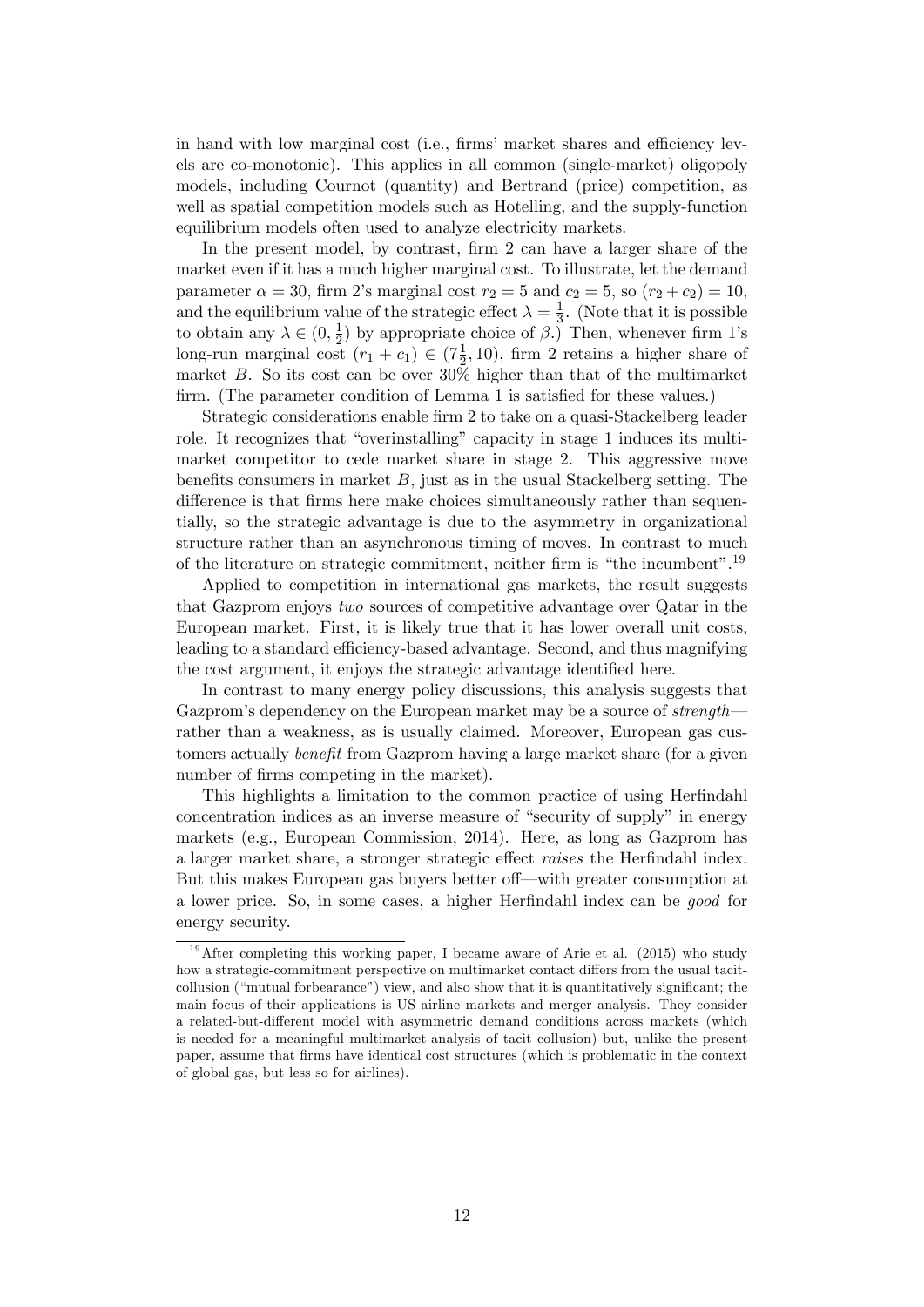# 5 Global repercussions of the Fukushima nuclear accident

The Fukushima Daiichi accident of March 2011 led to a large-scale shutdown of Japanese nuclear reactors. This sharply raised the demand for substitute energy sources, with LNG imports rising by around 25% while prices increased by over  $50\%$ .<sup>20</sup> While these "local" effects of Fukushima seem fairly straightforward, what are its "global" repercussions—in particular, what are the knock-on effects for the European market?

Consider the impact of an upward shift in demand conditions in market A, both on the equilibrium in market  $A$  itself as well as spillovers onto market  $B$ . Formally, write demand in market A as  $p^A(x_1, \theta)$ , where  $\theta$  is a shift parameter, and assume  $p_{\theta}^{A} > 0$  (everywhere, for simplicity), so a higher  $\theta$  raises consumers' willingness-to-pay (WTP). Note that a demand shock can both change the shape of the demand curve and lead to a movement along it.

#### 5.1 Local effects on the domestic market

Before turning to the main question at hand, it is important to establish the impact of "stronger demand" in market  $A$  on market  $A$  itself. However intuitive, it is not always true that a demand shift that raises consumers' WTP also raises price and output.

The following result characterizes the set of conditions under which the "expected" local effects prevail. Let  $\eta_{\theta}^{A} \equiv d \log p_{\theta}^{A} / d \log x_{1}$  denote the elasticity of the higher WTP with respect to market output.

**Lemma 2.** (a) In market A, in equilibrium, a demand shift from  $\theta'$  to  $\theta''$ raises output  $\widehat{x}_1(\theta'') > \widehat{x}_1(\theta')$  if and only if

$$
\int_{\theta'}^{\theta''}\left(\frac{p_{\theta}^A(1+\eta_{\theta}^A)}{(-p_x^A)(2-\xi^A)}\right)_{x_1=\widehat{x}_1}d\theta>0,
$$

and raises price  $\widehat{p}_1^A(\theta'') > \widehat{p}_1^A(\theta')$  if and only if

$$
\int_{\theta'}^{\theta''}\left(\frac{p_{\theta}^A\left[(1-\xi^A)-\eta_{\theta}^A\right]}{(2-\xi^A)}\right)_{x_1=\widehat{x}_1}d\theta<0.
$$

(b) A sufficient condition for output to rise is  $\eta_{\theta}^{A} > -1$  for all  $\theta \in [\theta', \theta'']$ , and a sufficient condition for the price to rise is  $\eta_{\theta}^{A} < (1 - \rho^{A})/\rho^{A}$  for all  $\theta \in [\theta', \theta'']$ .

In sum, both of the expected local effects go through as long as the elasticity  $\eta_{\theta}^A$  is not too large either way. In other words, the jump in WTP cannot vary too much across consumers. These conditions are necessary and sufficient in the case of a small (i.e., infinitesimal) shift in demand, and sufficient with

<sup>&</sup>lt;sup>20</sup>Total LNG imports to Japan were 70.9 million metric tons in 2010, rising to 88.1mt in 2012 (GIIGNL, 2013), while the average import price in 2010 was US\$10.91 and US\$16.75 by 2012 (BP Statistical Review of World Energy 2014). The share of nuclear energy in Japanís power generation mix fell from 30% to zero, while that of LNG imports rose from 30% to almost half. (The remainder of the gap was filled by coal and oil.)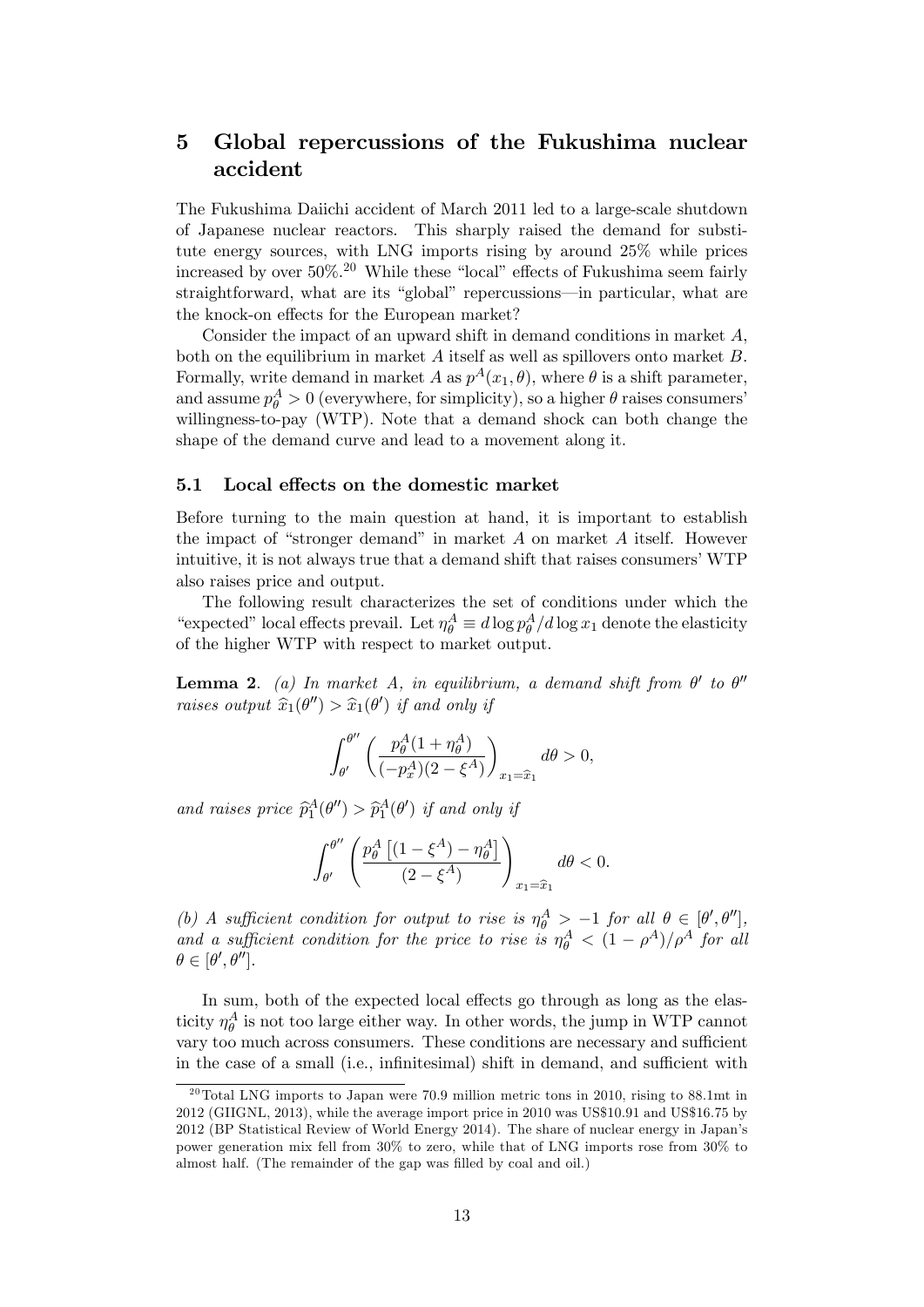a large (i.e., discrete) shift. They are always met if demand takes the form  $p^A = \theta + f(x_1)$  so that WTP is raised uniformly (so  $\eta_\theta^A \equiv 0$ ), and more likely to be satisfied the *lower* the rate of cost pass-through  $\rho^A$ . For the equilibrium quantity to rise, the demand shift must not only raise WTP,  $p_{\theta}^{A} > 0$ , but also raise marginal revenue,  $\eta_{\theta}^{A} > -1 \Longleftrightarrow \frac{\partial}{\partial \theta} M R_{1}^{A} > 0$ .

The response of the Japanese energy sector to Fukushima gives an opportunity to calibrate (unobserved) demand parameters. This event no doubt qualified as a large shift in Japan's LNG import demand. Furthermore, the observed market response suggests that its impact on buyers<sup>'</sup> WTP satisfies the conditions of Lemma 2, in terms of  $\eta_{\theta}^A$  and  $\xi^A$  (equivalently,  $\rho^A$ ).

### 5.2 Global spillover effects to other markets

Now turn to the main question: How does a demand shock in market A spill over to market  $B$ ? The answer will depend on the timeframe under consideration. The analysis begins with the short-run response, in which firms global capacity levels are Öxed. Then it examines the longer-term response, in which firms can optimally adjust their capacity levels.

#### 5.2.1 Short-term responses with fixed capacities

In the short run, both firms' capacities are fixed at the levels that were optimal with respect to the "initial" state of demand in market  $A$ . So firms can only re-optimize their output choices in light of new market conditions.

For simplicity, suppose that the new short-run "equilibrium" features interior solutions, that is, both Örms continue serve each of their markets. This is consistent with gas industry experience following Fukushima. Also assume, as is standard, that Örms engage in Nash behaviour.

**Proposition 2.** Suppose that  $\eta_{\theta}^{A} > -1$  for all  $\theta \in [\theta', \theta'']$ . In the short run, with fixed capacities, a demand shift from  $\theta'$  to  $\theta''$  in market A increases firm 2's market share and the price in market B.

The reason for the result is as follows. The demand boom makes market A relatively more attractive to firm 1 (see Lemma 2), making it redirect capacity from  $B$  to  $A$  (since it was already selling up to capacity before). For firm 2, there is no direct change in its demand conditions, as it serves only market  $B$ ; its position changes only in that firm  $1$  sells less to market  $B$ . This, as such, induces it to increase its own sales—but this is impossible given its (already binding) capacity constraint. So total sales to market  $B$  decline, and the local price and firm 2's market share rise. Since overall demand conditions have improved, the firms still do best by selling up to capacity—although the spread across export markets has shifted.

Applied to international gas markets following the Fukushima accident, these results suggests that *both* Asian and European prices rise—at least in the short run. This is due to their connection via the global export capacities of LNG producers, who, in turn, cede market share in Europe to pipeline gas. An implication is that Fukushima made European gas buyers worse off. (Some empirical evidence along these lines is discussed below.)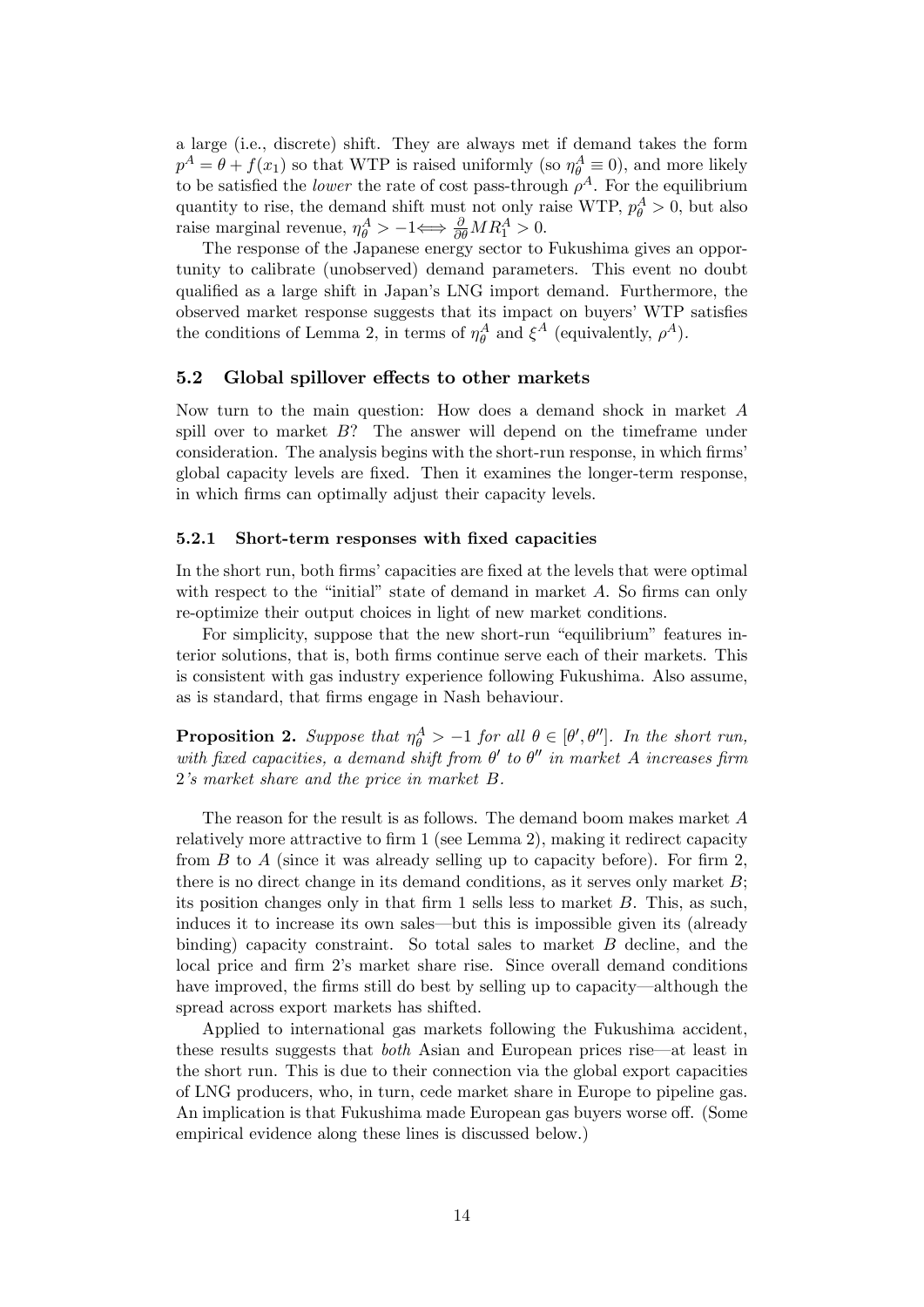#### 5.2.2 Longer-term responses with optimal capacities

In the longer term, firms can adjust their capacity levels to be optimal given the new global market fundamentals. What, then, is the long-run impact on market  $B$  of the demand boom in market  $A$ ?

Formally, compare the equilibrium of the two-stage game, with capacity investments followed by quantity choices, at the initial demand level  $\theta'$  with that following the demand shift  $\theta''$ , under the maintained assumption that firms always produce up to their respective capacities.<sup>21</sup>

From the previous discussion with optimal capacities (see Lemma 1), the only cross-market effect comes via possible changes in the magnitude of the strategic effect. Writing  $\lambda(\theta) \equiv -\beta / [2\beta + (-p_x^A(\theta))](2 - \xi^A(\theta))$ , the key issue is how changes in  $\theta$  affect the term  $(-p_x^A)(2-\xi^A)$ , that is, determining the sign of  $\frac{d}{d\theta}$   $\left[(-p_x^A\right)\left(2-\xi^A\right)\right] = \frac{d}{d\theta}$  [-slope of marginal revenue curve A].

The case with linear demand serves as a useful benchmark. If demand in market A is everywhere linear (i.e., its curvature  $\xi^A = 0$  for all  $x_1$ ), then  $(-p_x^A)(2-\xi^A) = -2p_x^A$  is just a constant. (Note that then also  $\eta_\theta^A = 0$ .) In this case, the demand shift is "strategically neutral", i.e.,  $\lambda'(\theta) = 0$  for all  $\theta$ . As a result, the equilibrium in market  $B$  is unchanged in the long run when firms optimally adjust capacity (and market  $A$  is affected as per Lemma 2).

More generally, however, the demand shock will not be strategically neutral for market B. The following result gives a general condition to sign its impact, and a set of simple conditions which are sufficient for the demand shock to weaken the cross-market connection.

**Proposition 3**. (a) A demand shift from  $\theta'$  to  $\theta''$  in market A weakens the strategic effect  $\lambda(\theta'') \leq \lambda(\theta')$  if and only if:

$$
\int_{\theta'}^{\theta''}\left(\frac{\beta[\frac{p_\theta^A}{x_1}(\xi^A+2\eta_\theta^A)+(-p_x^A)\frac{d}{d\theta}\xi^A]}{[2\beta+(-p_x^A)(2-\xi^A)]^2}\right)_{x_1=\hat{x}_1}d\theta\leq 0.
$$

(b) Sufficient conditions for  $\lambda(\theta'') < \lambda(\theta')$  are that, for all  $\theta \in [\theta', \theta'']$ , cost pass-through is sufficiently low,  $\rho^A < \frac{1}{2}$  $\frac{1}{2}(1+\eta_{\theta}^{A})^{-1}$ , and non-increasing,  $d\rho^A/d\theta \leq 0.$ 

The former condition is certainly met if  $\rho^A < \frac{1}{2}$  $\frac{1}{2}$  (if and only if demand is concave,  $\xi^A$  < 0) and the impact of the demand increase on consumers' willingness-to-pay satisfies  $\eta_{\theta}^{A} \leq 0$  (if and only if  $p_{x\theta}^{A} \leq 0$ ).

Combining Propositions 1(a) and 3 leads directly to:

Proposition 4. In the long run, with optimal capacities, a demand shift from  $\theta'$  to  $\theta''$  in market A increases the price but decreases firm 2's market share in market B, under the conditions of Proposition 3.

 $^{21}$ The analysis does not consider a fully dynamic model in which there is a time-dependence of the capital stock. The technique employed here can be justiÖed on various grounds. For example, it corresponds to a setting in which capacity depreciates after each period, so firm 1 Örst invests given low demand, and then must make a new investment given high demand. Alternatively, the setup fits the interpretation of capacity as maintenance expenditure, which is required period by period. Solving a fully dynamic version of the model looks hard.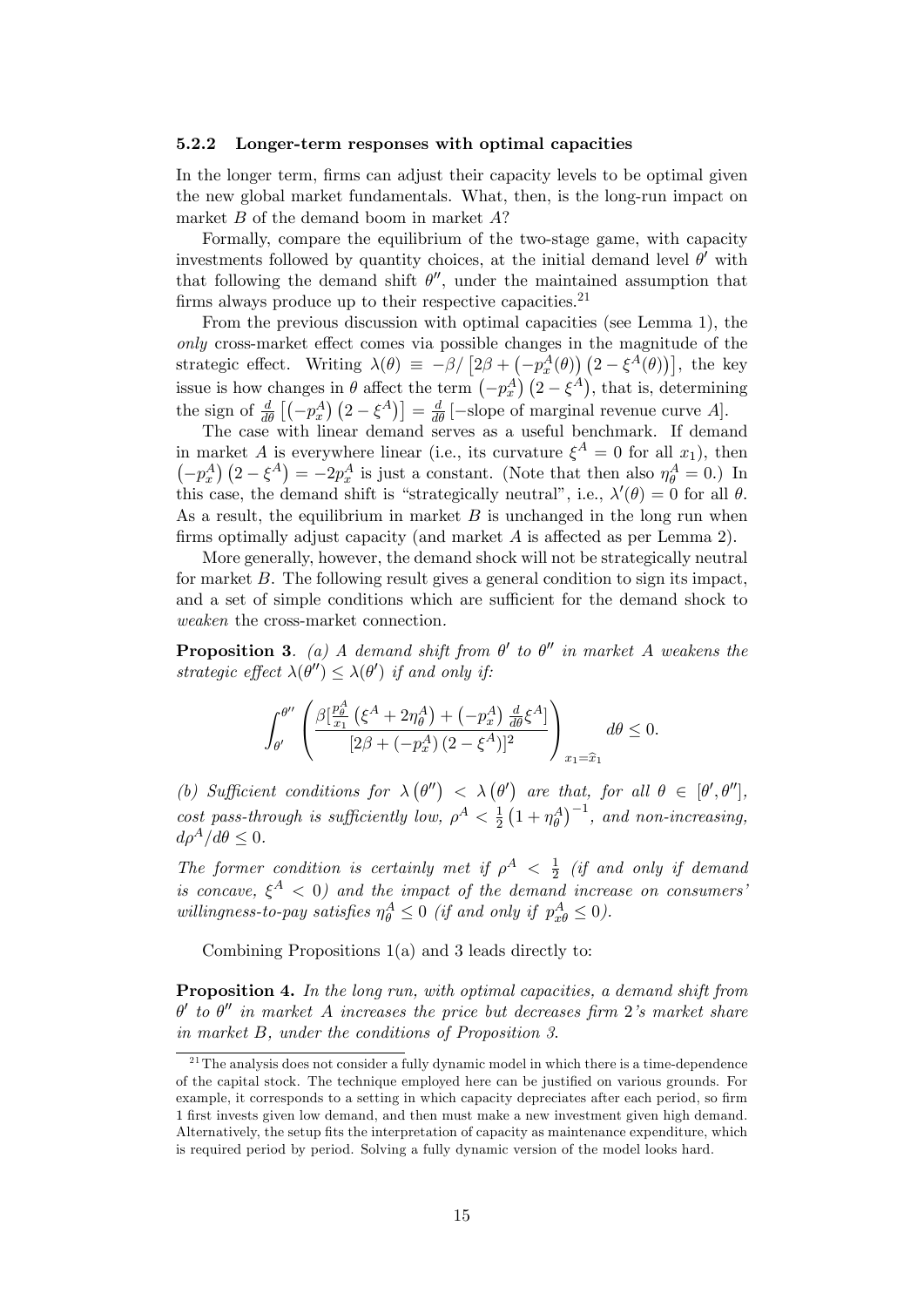Under these conditions, the demand boom in market  $A$  makes firm 1 less strategically vulnerable to aggressive overexpansion by its focused competitor in their common market  $B$ . Because competition in market  $B$  becomes less aggressive, consumers there lose out.

Roughly put, the conditions of Proposition 3 are met when firm 1 already has relatively high market power—equivalently, "low" pass-through—in market A, and this market power tends to be further strengthened by the demand boom. Very simple sufficient conditions are that its rate of pass-through is less than  $50\%$ —and that this rate does not rise following the shift in demand conditions. This is sufficient combined with a non-negative cross-partial on the impact of the demand shift on consumers' WTP,  $p_{x\theta}^A \leq 0$ . Think of this as @  $\frac{\partial}{\partial x_1} (p_\theta^A) \leq 0$ : WTP increases for all consumers but tends to rise more strongly for consumers who have a higher WTP in the first place (i.e., those with lower  $a^{\prime\prime}$  on the demand curve). Again, this is consistent with the idea that the demand boom raises firm 1's ability to capture surplus in market  $A^{22}$ 

The conditions identified seem relatively plausible for the case of Asian LNG imports, especially by Japan. To begin with, it is commonly assumed in the analysis of natural gas markets that demand curves are concave (e.g., Doane, McAfee, Nayyar and Williams, 2008). The argument, applied to LNG, goes as follows: At very high prices, buyers will prefer to access substitute sources of energy, such as those linked to oil or coal prices. It follows that, at high prices, the demand curve for LNG imports is almost flat. Conversely, the amount of LNG imports is constrained by the availability of regasification terminals (which are needed to allow consumption). In practice, therefore, the existing regasification capacity places a cap on the feasible import quantity. In other words, the "effective" demand curve for LNG is essentially vertical in the vicinity of the cap. Taken together, this suggests a concave overall shape of the LNG import demand curve.

The presence of such a concave demand curve means that LNG exporters enjoy significant pricing power, which again seems consistent with recent market experience in Asian LNG. In the present model, if consumers' maximum WTP satisfies  $p^A(0) \ge \alpha$  and Gazprom's long-run marginal cost is no greater than that of Qatari LNG,  $r_2 + c_2 \leq r_1 + c_1$ , then concave demand in market A with  $\xi^A$  < 0 implies that the equilibrium price in market A ("Asia") is indeed higher than in market  $B$  ("Europe"),  $\hat{p}^A > \hat{p}^B$ . Then demand conditions are more tilted towards the seller in market A, and, of course, there is an additional seller in market B.

Proposition 4 suggests that, in the longer term, Qatar benefits twice from the demand shift due Fukushima. First, there is the obvious direct gain in the Asian market due to higher LNG imports at a higher price. Second, and less obviously, the Asian demand boom makes Qatar a stronger competitor in the European market—precisely because it facilitates capturing value in Asia.

Another perspective on these results is as follows. The key is how the demand shift  $\theta$  affects the marginal revenue curve of the monopolist in market A. This determines both the "local" impact on market  $A$ , as well as, via the strategic effect, the spillover effect onto market  $B$ . The conditions of Lemma 2

<sup>&</sup>lt;sup>22</sup>The condition from Proposition 3(b)  $\rho^A < \frac{1}{2} (1 + \eta_\theta^A)^{-1} \iff \eta_\theta^A < -\xi^A/2$ , for all  $\theta \in [\theta', \theta'']$ , implies that price rises in market  $A$ ,  $\hat{p}_1^A(\theta'') > \hat{p}_1^A(\theta')$  (using Lemma 2, since  $\eta_{\theta}^A < -\xi^A/2 \Longrightarrow \eta_{\theta}^A < 1 - \xi^A \text{ as } \xi^A < 1$ .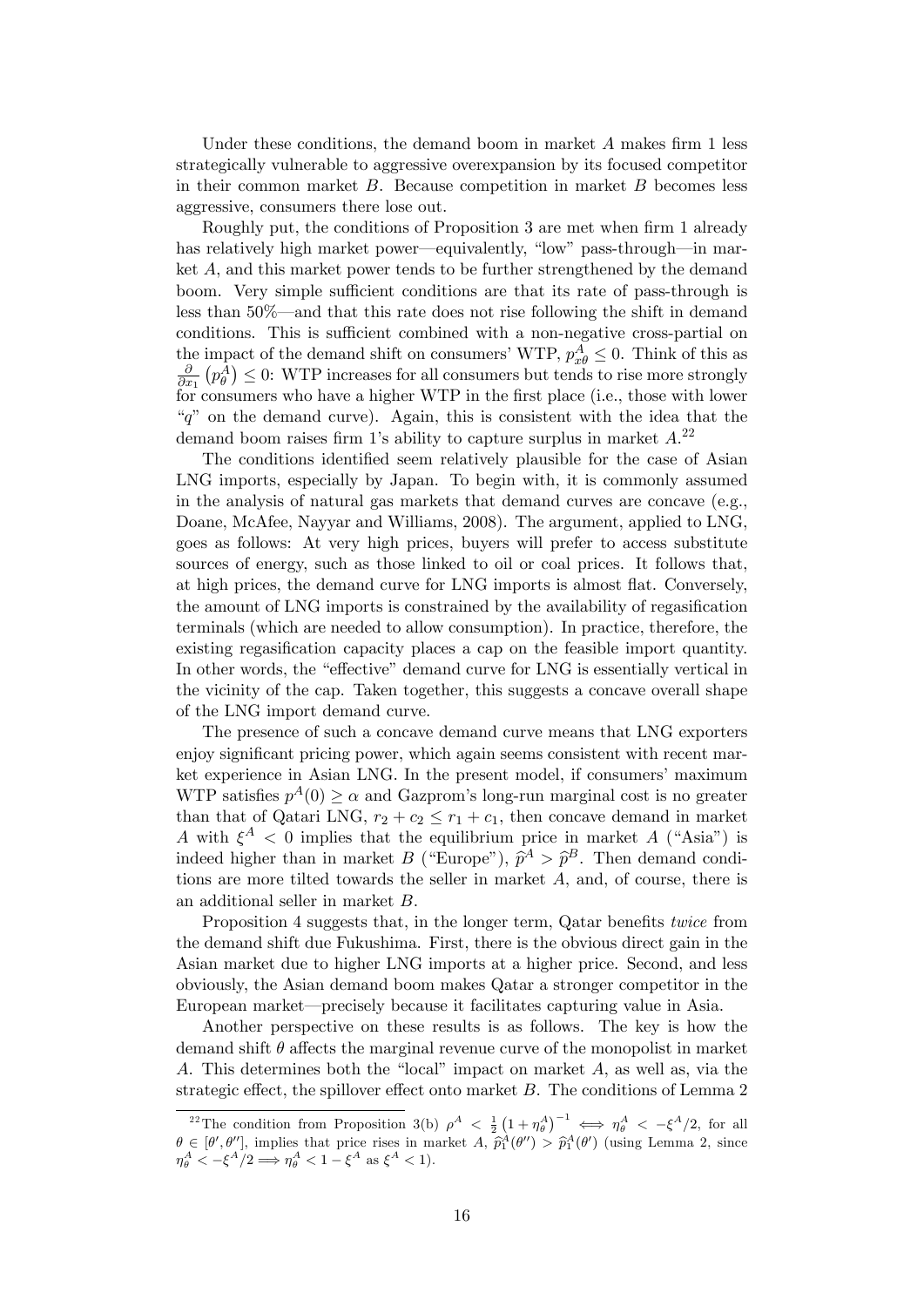ensure that higher  $\theta$  raises the monopolist's marginal revenue. The conditions of Proposition 3 ensure that higher  $\theta$  steepens the *slope* of the monopolist's marginal revenue curve. This makes her less prone to redirecting sales away from market  $A$  due to a weakened strategic effect.

To close this discussion, it is worth stressing two points. Firstly, the conditions identified in Proposition  $3(b)$ —in short, low and non-increasing passthrough—are only *grossly* sufficient for a weakened strategic effect, and hence the result of Proposition 4. The conclusions also go through as long as these conditions hold for a sufficiently large portion of the interval  $[\theta', \theta'']$  but not everywhere—so demand could be *convex* in some places. Proposition  $3(a)$ makes this statement precise. Secondly, it is also true that there are counterexamples. In such cases, the demand shift strengthens the strategic effect, and the result of Proposition 4 would áip. The discussion here suggests that these counterexamples are less likely in the case of the global gas market.

#### 5.2.3 Comparing short- and long-term responses

Propositions 2 and 4 identify similarities and differences between the short-run and long-run multimarket effects of the demand shock.

The key prediction is that short- and long-run responses differ in terms of the competitive playing field in the firms' common market  $B$ . In the short term, by Proposition 2, firm 1 cedes market share as it redirects capacity to market A. However, in the longer term, this is reversed: Under the conditions of Proposition 4, Örm 1 invests in additional capacity to the extent that it *gains* share in market  $B$ . Fukushima thus benefits Russian gas exports to Europe in the short run but harms them in the longer run.

The main similarity is that European gas consumers lose out both in the short- and long-run. However, the reasons for these two conclusions differ. In the short term, European supply security declines because it is further ìoutcompetedî by Asian buyers who have an even higher WTP. In the long term, European buyers lose because the competitive intensity in their home market declines. Asian buyers still have a higher WTP than before, but this additional demand is now entirely satisfied by newly installed LNG export capacity.

#### 5.2.4 Some empirical evidence

The model yields predictions on cross-market spillovers that are potentially empirically testable. An important constraint is the limited availability of data on the natural gas industry. In particular, even basic information on production volumes and trade is often only available at an annual frequency. This makes difficult any econometric analysis around particular market events.

The *limited* available evidence is broadly consistent with the above results. The Fukushima accident happened on 11 March 2011. No other large market events appear to have occurred around those days; Fukushima can be assumed to have dominated the "news". Table 1 shows the Platts JKM (Japan Korea Marker) LNG price and the European gas price NBP (the UK's National Balancing Point) around the days of the Fukushima accident. Consistent with Lemma 2, the Asian LNG price rose sharply, by over 20%, over four trading days following Fukushima. However, the European gas price also rose by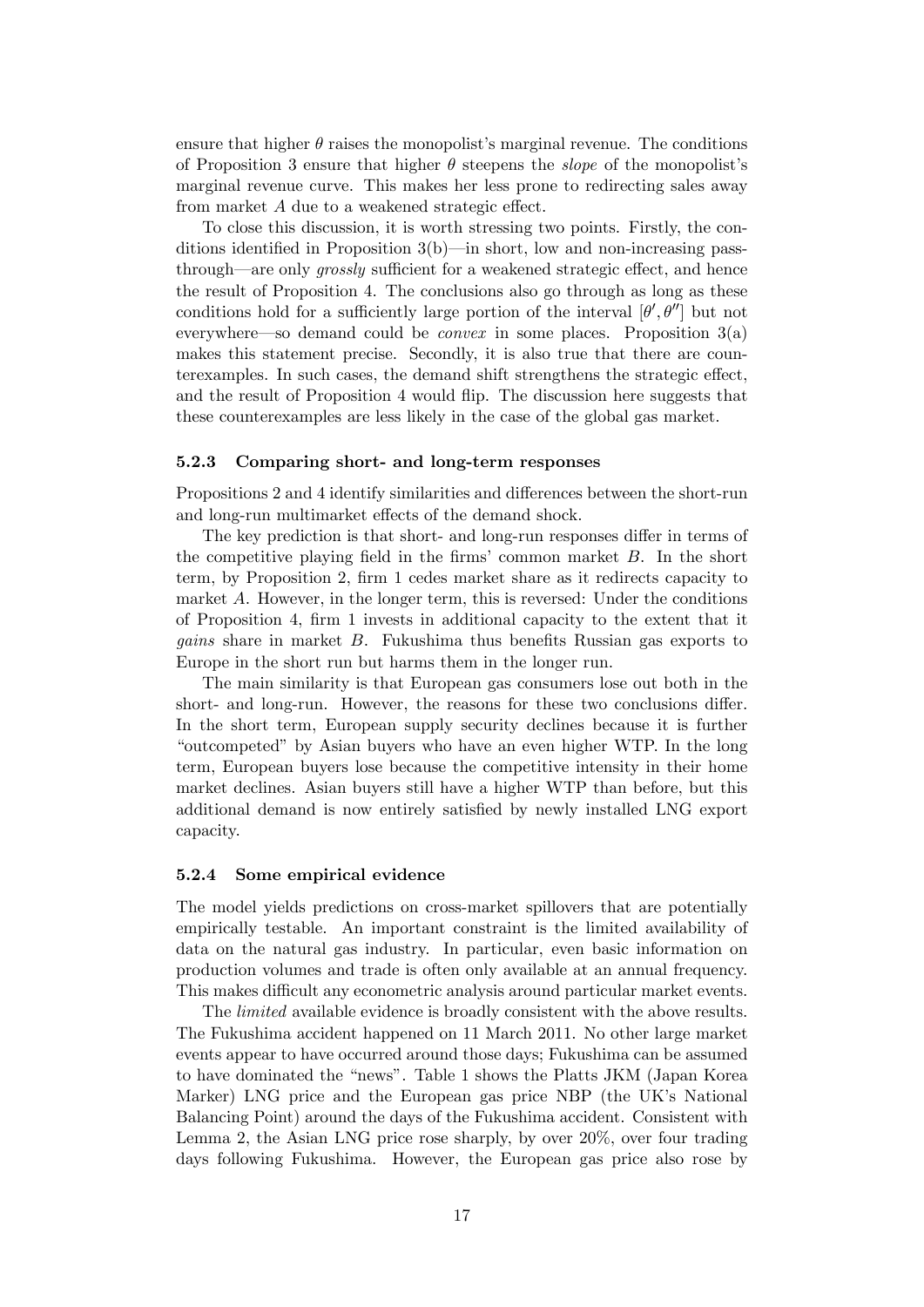almost 13%. This is in line with the short-term prediction from Proposition  $2$ — from which Gazprom stood to gain. Although this finding is not overly surprising, it does confirm that the supply-side link between regional markets due to global LNG capacities plays an important role in practice. Moreover, LNG imports to Europe peaked in the spring of 2011 and pipeline imports, especially from Russia, subsequently rose (Stern and Rogers, 2014).

Table 1: Asian LNG prices (JKM) and European gas prices (NBP) around the Fukushima accident (11 March 2011) in US\$/MMbtu (Source: Platts)

|  |  |  | 10 Mar   11 Mar   14 Mar   15 Mar   16 Mar   $\%$ change                                                                                                                   |
|--|--|--|----------------------------------------------------------------------------------------------------------------------------------------------------------------------------|
|  |  |  | $\begin{tabular}{c cccc} \hline JKM & 9.40 & 9.90 & 11.00 & 10.95 & 11.35 & +20.7\% \\ \hline NBP & 9.30 & 9.60 & 10.20 & 10.50 & 10.50 & +12.9\% \\ \hline \end{tabular}$ |
|  |  |  |                                                                                                                                                                            |

Testing the longer-term predictions—the "continuation" of a higher European gas price, greater LNG capacity investment, and Gazprom ultimately losing market share (Proposition 4)—is more difficult. First, while 11 of 53 nuclear reactors shut down on the day of the accident, Japanese policymakers closed virtually the entire nuclear fleet over the following 12 months, so the ìeventî itself was drawn out. Second, many other factors vary over such a period of time. Third, the observed market response should reflect a transition from short-run impacts to the longer term; all else equal, this is predicted to be a rise in Gazpromís market share, followed by a decline to a level below that of the status quo ante.

Investment in LNG infrastructure has indeed risen strongly since 2011 (GIIGNL, 2013), and Gazprom is widely seen to have come under pressure in Europe (Stern and Rogers, 2014). But the extent to which these developments have indeed been *driven* by Fukushima is yet to be tested. Future research may be able to pursue these issues econometrically.

### 6 Observations on Russian gas export strategy

In May 2014, Russia and China reached agreement on the largest contract in the history of the natural gas industry.<sup>23</sup> The "Power of Siberia" deal involves pipeline gas deliveries worth US\$400 billion over a 30 year period commencing in 2018. The price is said to be close to European levels, and thus well below recent Asian LNG import prices. China may also extend US\$25 billion of financing to support the development of Eastern Siberian gasfields and pipeline construction.

This eastward diversification of Russian gas exports may appear puzzling in light of the preceding game-theoretic analysis. In particular, it seems to turn Russia into a multi-market exporter and thus expose her to the same strategic vulnerability of LNG exporters. On closer inspection, however, it turns out that this conclusion does not follow.

 $^{23}$ The factual background here is based on press reports, especially "Gazprom's China Gas Price Said to be Near German Level" (Bloomberg, 2 June 2014) and "Putin Snubs Europe with Siberian Gas Deal that Bolsters China Ties" (*Financial Times*, 10 November 2014).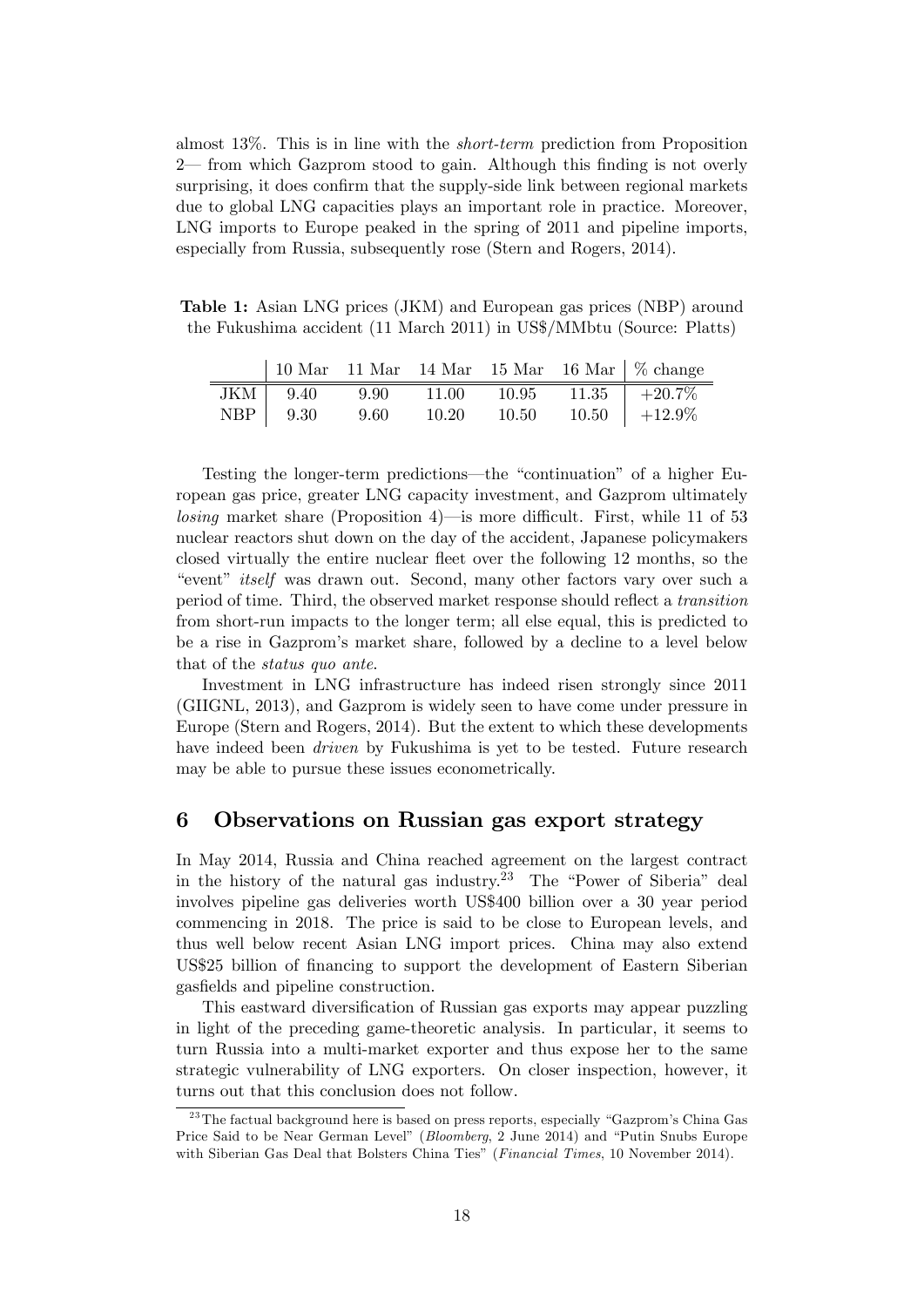The key observation is that gas sales via pipeline cannot be redirected between different end markets in the same way as LNG tankers can. In effect, the existing western-bound and the new eastern-bound pipeline are different capacities, specific to different gas fields, with no scope for redirection into each other's markets. Therefore, the strategic weakness of multi-market exposure identified above does not apply.

Two other components of Russian gas export strategy warrant related comment. First, Russia has over the last decade been building a presence in LNG, though it remains small at 5% of total gas exports. This LNG comes exclusively from the Sakhalin-2 project, which has been running since 2009, with Gazprom partnered with Royal Dutch Shell, Mitsui and Mitsubishi.<sup>24</sup> Again, these LNG exports do not come from the same fields that sell pipeline gas to Europe; in effect, they represent different capacity investments. To date, the project has been selling almost exclusively to Japan and South Korea, in part because transport costs to Europe or Latin America are high. Yet, in principle, Gazprom-led LNG exports may become strategically vulnerable.

More generally, the analysis here suggests that diversification of a traditionally pipeline-based exporter into LNG (from the same gas fields) can come at a strategic cost. So it can be rational for a pipeline seller to reject a seemingly profitable diversification opportunity to protect its existing business.

Second, and particularly interesting, is the November 2014 announcement that China and Russia have agreed on a further major gas deal.<sup>25</sup> This "Altai" deal is fundamentally different from that of May  $2014$ —it involves pipeline gas from Western Siberia which has so far gone to European consumers. Some analysts expect Russia to thus become the new "swing producer" between European and Asian markets. So this deal *does* appear to be "flexible" diversification in that it leads to a choice of which export market to deliver gas from a given Siberian field. The present analysis suggests that, from a strategic viewpoint, this deal should be significantly less attractive to Russia because it risks undermining Gazprom's position in the European market.

# 7 Concluding remarks

This paper has presented some new results on classic questions on multimarket competition between Örms, motivated by recent developments in the global gas industry. Instead of rehearsing the arguments made above, this section discusses some further issues and avenues for future research.

First, this paper has focused, quite narrowly, on a strategic advantage enjoyed by a firm which serves fewer markets than its rivals. In practice, uncertainty over demand and costs (and rival behaviour) can play a significant role in driving decisions.<sup>26</sup> There may be trade-offs between committing to particular investments and retaining áexibility to adjust decisions further down the road. Perhaps multimarket firms are better equipped to deal with, and benefit from, such uncertainty.

<sup>&</sup>lt;sup>24</sup>There is also the Yamal LNG project in the Russian Arctic, which involves Novatek, Total, and CNPC, and which some observers expect to double Russiaís share of the global LNG market over the coming years.

 $^{25}$ See Henderson (2014) for another perspective on recent Sino-Russian gas deals.

 $^{26}$ Though the above analysis would be robust to uncertainty in form of additive *iid* shocks to demand or costs.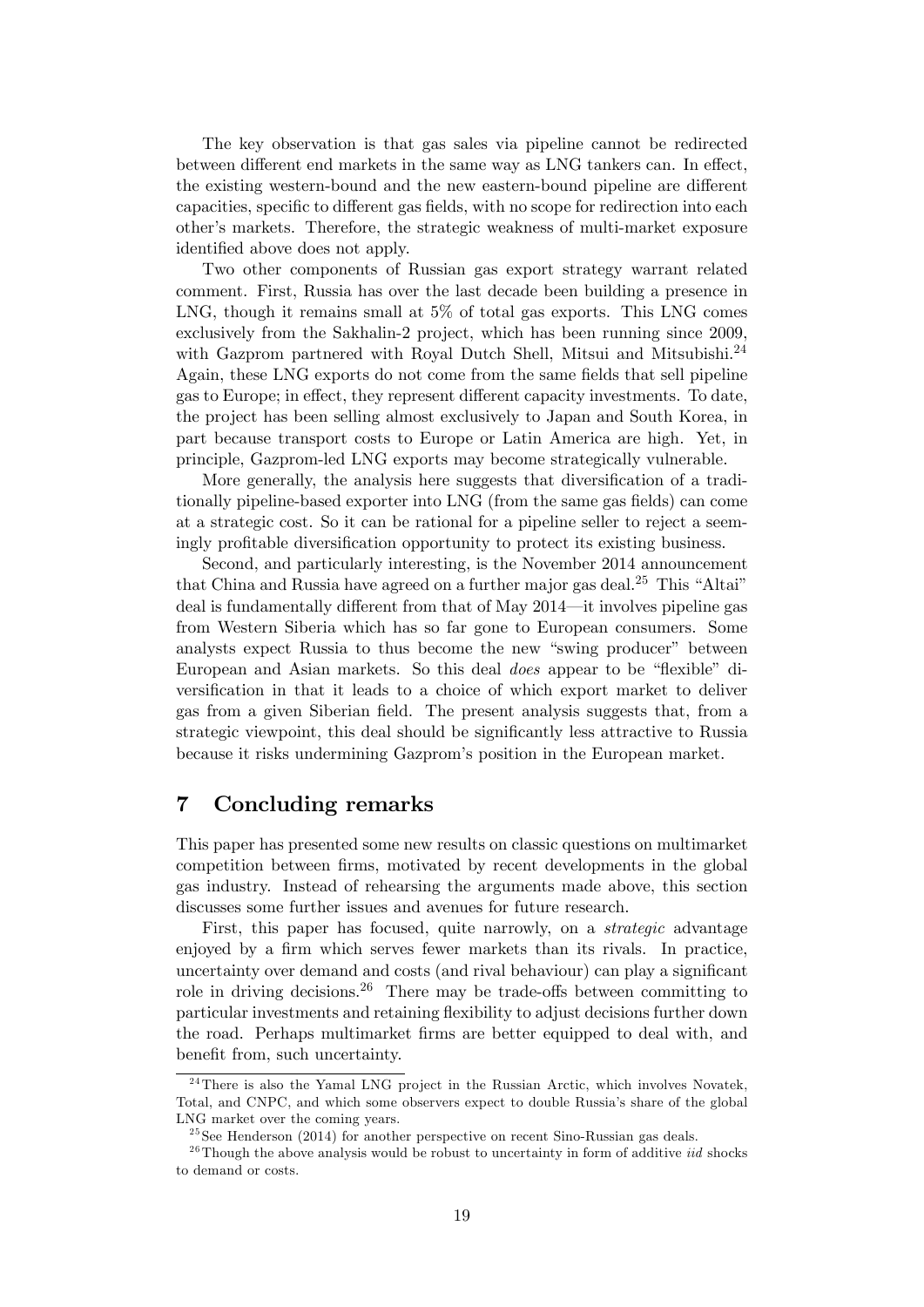Second, the analysis assumed that firms are profit-maximizers. This is a canonical assumption which seems appropriate for a range of markets. But it is perhaps less clear to what extent it applies when some actors are statecontrolled entities. It turns out that the results are not overly sensitive to this. If players instead maximize *utility* functions, the multimarket firm equalizes marginal utility across markets. As long as competition remains in strategic substitutes, the basic insights from the analysis continue to apply; it is more important that players maximize than what exactly is being maximized.

Third, there is ample scope for more careful empirical work on natural gas markets. The present paper has derived a number of results that are empirically testable. One is the competitive advantage of focused pipeline sellers over LNG exporters in common markets. Another is the "predicted" impact of the Fukushima accident; some preliminary evidence was discussed above but there is clearly room to do more. It would also be valuable to have empirical evidence on cost pass-through in natural gas markets.

## References

- [1] Arie, Guy, Sarit Markovic and Mauricio Varela (2015). The Competitive Effect of Multimarket Contact. Working Paper at Simon School of Business, University of Rochester, April 2015.
- [2] Bagnoli, Mark and Ted Bergstrom (2005). Log-Concave Probability and its Applications. *Economic Theory* 26, 445–469.
- [3] Bernheim, B. Douglas and Michael D. Whinston (1990). Multimarket Contact and Collusive Behavior. RAND Journal of Economics 21, 1–26.
- [4] Bresnahan, Timothy and Jonathan Levin (2012). Vertical Integration and Market Structure. In: Robert Gibbons and John Roberts (eds.), Handbook of Organizational Economics, 853–890. Princeton University Press.
- [5] Bulow, Jeremy I., John D. Geanakoplos and Paul D. Klemperer (1985). Multimarket Oligopoly: Strategic Substitutes and Complements. Journal of Political Economy 93,  $488-511$ .
- [6] Bulow, Jeremy I. and Paul Pfleiderer (1983). A Note on the Effect of Cost Changes in Prices. Journal of Political Economy 91, 182–185.
- [7] Campa, Jose Manuel and Simi Kedia (2002). Explaining the Diversification Discount. Journal of Finance 57, 1731-1762.
- [8] Carvalho, Vasco M. (2014). From Micro to Macro via Production Networks. Journal of Economic Perspectives 28, 23–48.
- [9] Chyong, Chi Kong and Benjamin F. Hobbs (2014). Strategic Eurasian Natural Gas Market Model for Energy Security and Policy Analysis: Formulation and Application to South Stream. *Energy Economics* 44, 198 211.
- [10] Davis, Lucas W. and Erich Muehlegger (2010). Do Americans Consume Too Little Natural Gas? An Empirical Test of Marginal Cost Pricing. RAND Journal of Economics 41, 791-810.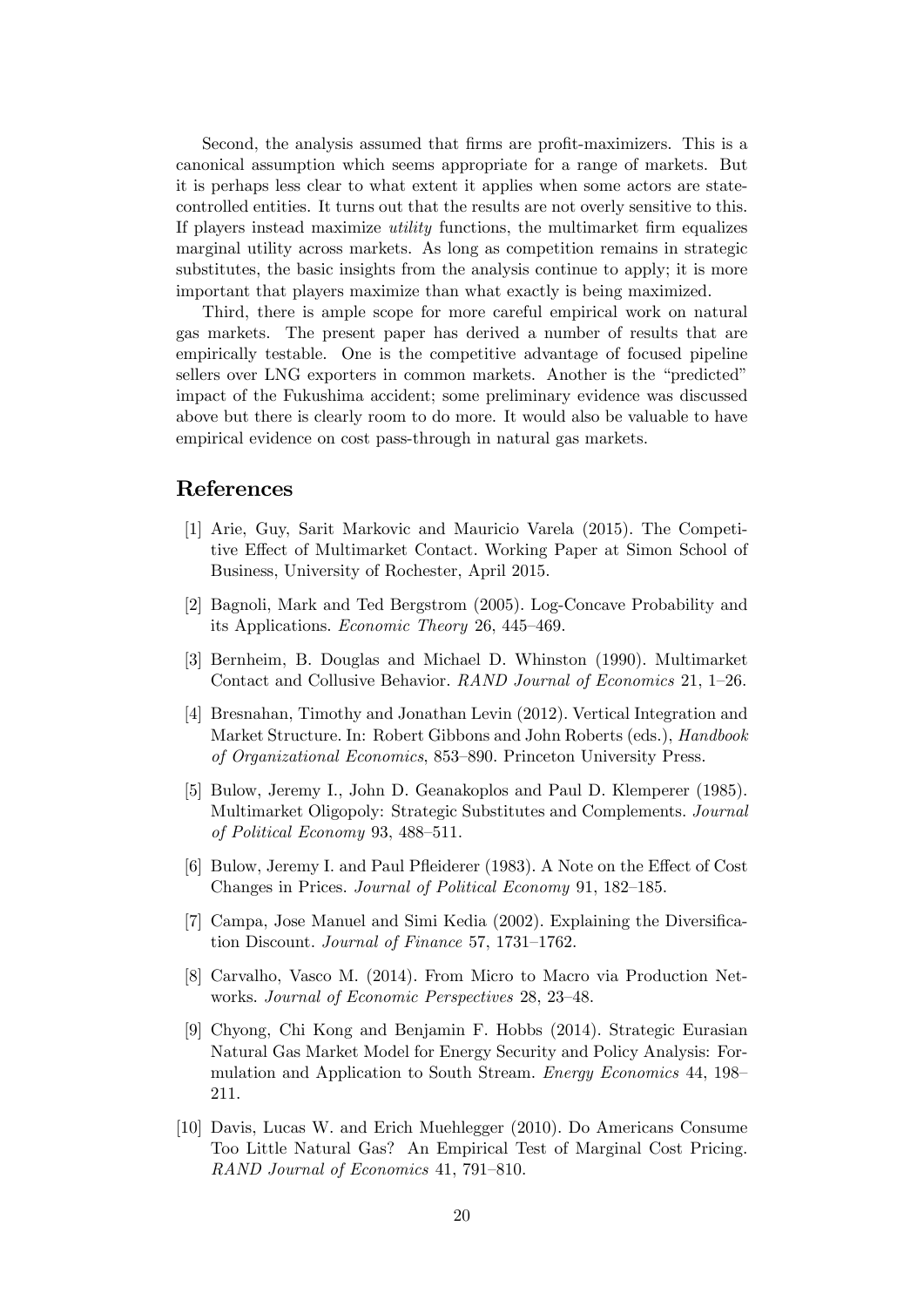- [11] Dixit, Avinash (1980). The Role of Investment in Entry Deterrence. Economic Journal  $90, 95-106$ .
- [12] Doane, Michael J., R. Preston McAfee, Ashish Nayyar and Michael A. Williams (2008). Interpreting Concentration Indices in the Secondary Market for Natural Gas Transportation: The Implication of Pipeline Residual Rights. Energy Economics 30, 807-817.
- [13] Elliott, Matthew (2014). Inefficiencies in Networked Markets. American Economic Journal: Microeconomics, forthcoming.
- [14] European Commission (2014). In-Depth Study of European Energy Security. Commission Staff Working Document,  $SWD(2014)$  330 final/3, May 2014.
- [15] GIIGNL (2013). Annual Report: The LNG Industry in 2013. The International Group of Liquefied Natural Gas Importers, Paris, France.
- [16] Growitsch, Christian, Harald Hecking and Timo Panke (2014). Supply Disruptions and Regional Price Effects in a Spatial Oligopoly – An Application to the Global Gas Market. Review of International Economics 22, 944–975.
- [17] Henderson, James (2014). The Commercial and Political Logic for the Altai Pipeline. Oxford Institute for Energy Studies, Oxford Energy Comment, December 2014.
- [18] Holz, Franziska, Christian von Hirschhausen and Claudia Kemfert (2008). A Strategic Model of European Gas Supply (GASMOD). Energy Economics 30, 766–788.
- [19] Hubert, Franz and Svetlana Ikonnikova (2011). Investment Options and Bargaining Power in the Eurasian Supply Chain for Natural Gas. Journal of Industrial Economics 59, 85–116.
- [20] Joskow, Paul L. (2013). Natural Gas: From Shortages to Abundance in the United States. American Economic Review P&P 103, 338-343.
- [21] Lang, Larry H.P. and René M. Stulz (1994). Tobin's q, Corporate Diversification, and Firm Performance. Journal of Political Economy 102, 1248-1280.
- [22] Makholm, Jeff D. (2012). The Political Economy of Pipelines: A Century of Comparative Institutional Development. University of Chicago Press.
- [23] Meyer, Margaret, Paul Milgrom and John Roberts (1992). Organizational Prospects, Influence Costs, and Ownership Changes. Journal of Economics & Management Strategy 1, 9-35.
- [24] Newbery, David M. (2008). Climate Change Policy and its Effect on Market Power in the Gas Market. Journal of the European Economic Association  $6, 727-751.$
- [25] Ritz, Robert A. (2014). Price Discrimination and Limits to Arbitrage: An Analysis of Global LNG Markets. Energy Economics 45, 324-332.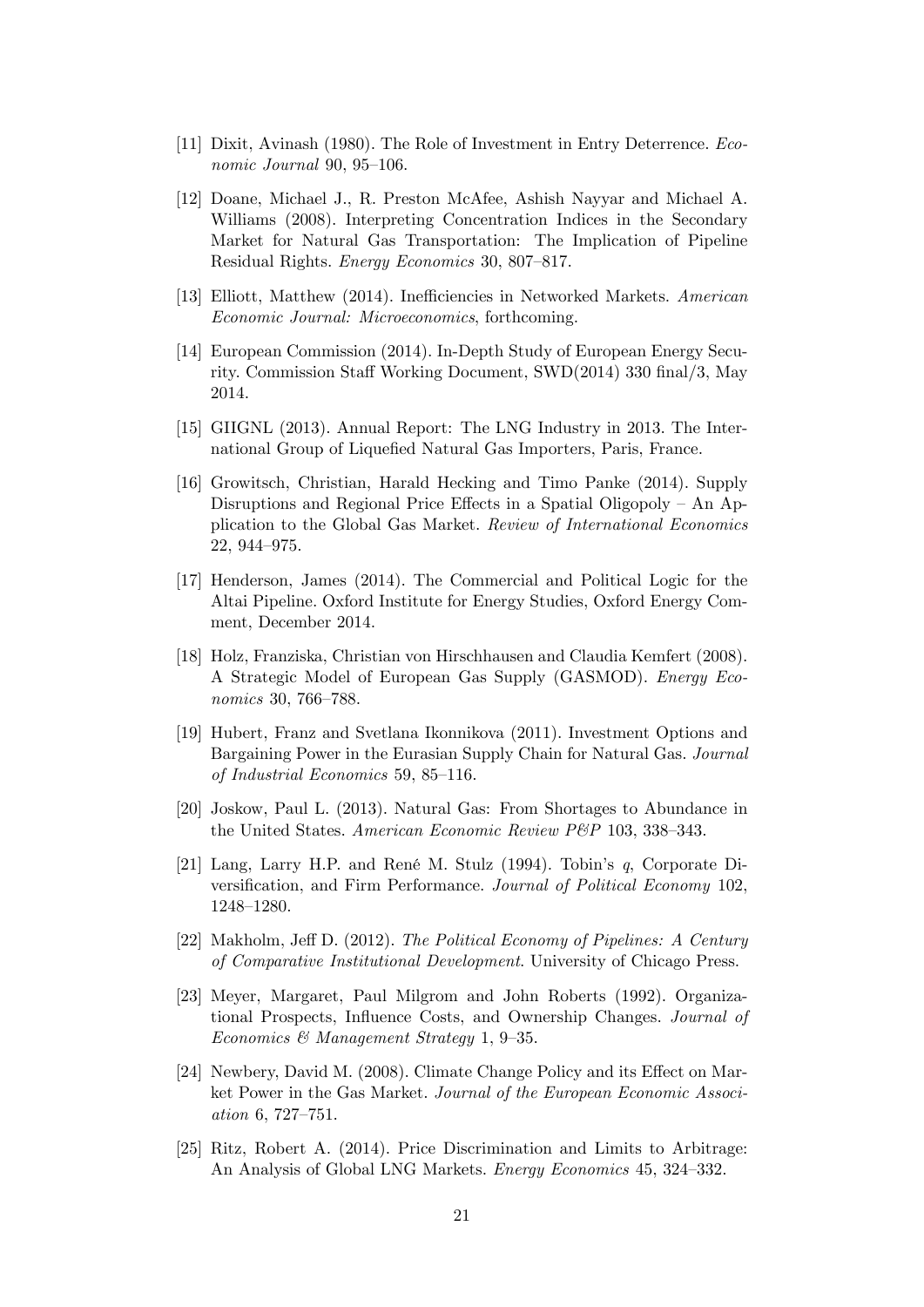- [26] Shelegia, Sandro (2012). Is the Competitor of My Competitor Also My Competitor? Journal of Economics & Management Strategy 21, 927–963.
- [27] Spence, A. Michael (1977). Entry, Investment and Oligopolistic Pricing. Bell Journal of Economics 10, 1-19.
- [28] Stern, Jonathan and Howard V. Rogers (2014). The Dynamics of a Liberalised European Gas Market: Key Determinants of Hub Prices, and Roles and Risks of Major Players. Oxford Institute for Energy Studies NG94, December 2014.
- [29] Vives, Xavier (2000). Oligopoly Pricing: Old Ideas and New Tools. MIT Press.
- [30] Weyl, E. Glen and Michal Fabinger (2013). Pass-Through as an Economic Tool: Principles of Incidence under Imperfect Competition. Journal of Political Economy 121, 528-583.
- [31] Williamson, Oliver (1985). The Economic Institutions of Capitalism. MIT Press.
- [32] Yergin, Daniel (2006). Ensuring Energy Security. Foreign Affairs 85, 69– 82.

# Appendix

#### Proof of Lemma 1

Begin by deriving the equilibrium values  $(\widehat{\mathbf{K}}, \widehat{x}_1, \widehat{y}_1, \widehat{y}_2)$ , and then determine conditions which ensure that the equilibrium is indeed valid. From the above discussion, the two remaining unknowns  $(y_1, K_2)$  are pinned down by two equilibrium conditions. The first follows from firm 1 equalizing marginal revenues across markets,  $MR_1^A(K_1-y_1) - MR_1^B(y_1, K_2) = 0$ , by (1). Using the linearity of demand in market  $B$ , and recalling from  $(3)$  that, by profit-maximization in market  $A$ ,  $MR_1^A = r_1 + c_1$ , and some rearranging gives:

$$
y_1 = \frac{(\alpha - r_1 - c_1 - \beta K_2)}{2\beta} \tag{8}
$$

The second follows from profit-maximization by firm 2 at Stage 1, recognizing the strategic effect of its capacity choice,  $MR_2^B + \beta \lambda y_2 = r_2 + c_2$ , from (5):

$$
K_2 = \frac{(\alpha - r_2 - c_2 - \beta y_1)}{\beta (2 - \lambda)}\tag{9}
$$

Solving these two equations simultaneously yields:

$$
y_1 = \frac{(\alpha - r_1 - c_1)}{2\beta} - \frac{(\alpha - r_2 - c_2 - \beta y_1)}{2\beta (2 - \lambda)}
$$
(10)

$$
\implies \widehat{y}_1 = \frac{[(2-\lambda)(\alpha - r_1 - c_1) - (\alpha - r_2 - c_2)]}{\beta(3-2\lambda)}\tag{11}
$$

$$
K_2 = \frac{\left[ (\alpha - r_2 - c_2) - \left[ (2 - \lambda) (\alpha - r_1 - c_1) - (\alpha - r_2 - c_2) \right] / (3 - 2\lambda) \right]}{\beta (2 - \lambda)} \tag{12}
$$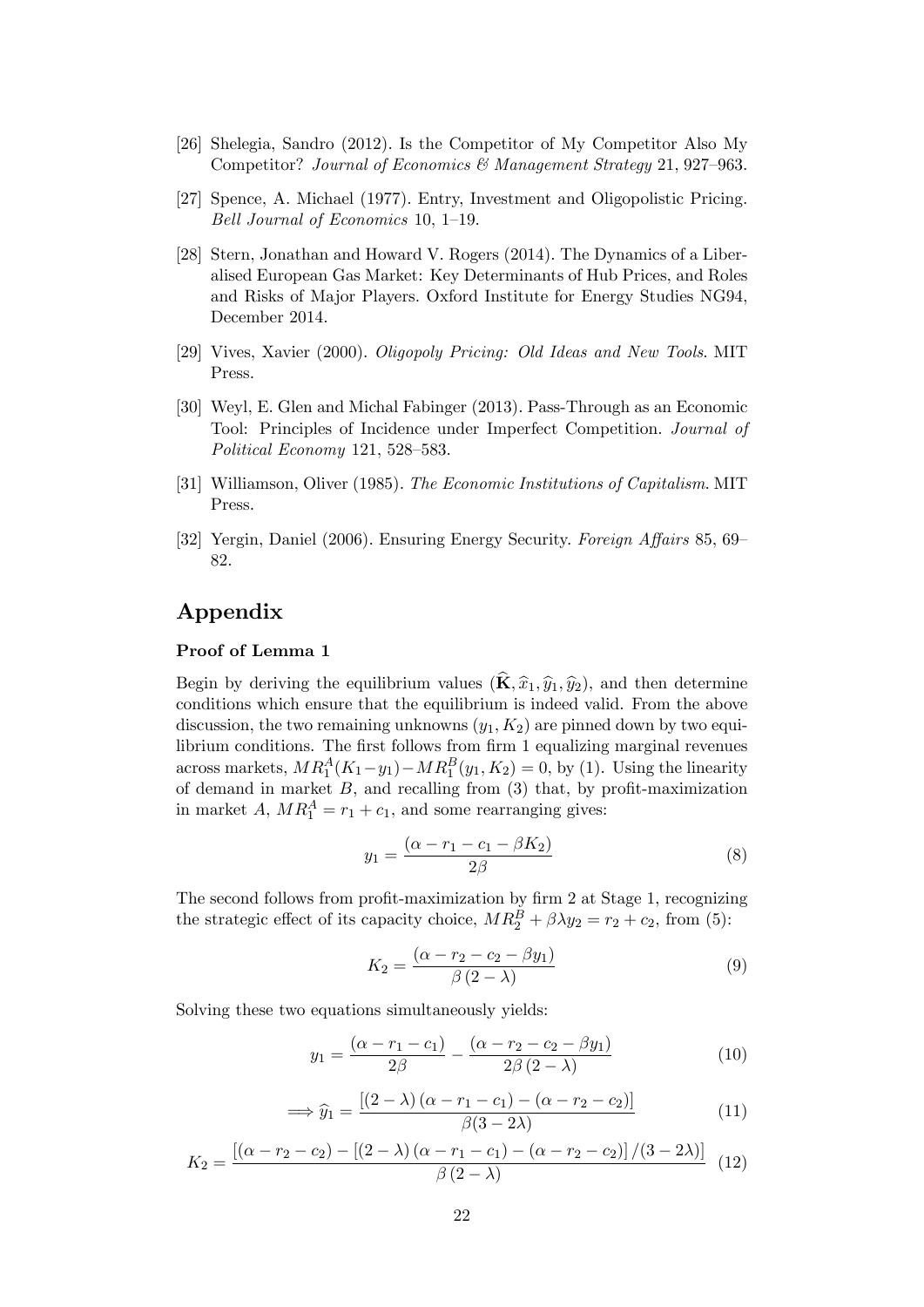$$
\implies \widehat{K}_2 = \frac{\left[2\left(\alpha - r_2 - c_2\right) - \left(\alpha - r_1 - c_1\right)\right]}{\beta(3 - 2\lambda)}\tag{13}
$$

The equilibrium value of the strategic effect  $\lambda$  is defined (implicitly) by (6), evaluated at the equilibrium output in market A. The remaining equilibrium choices follow immediately from  $\hat{K}_1 = \hat{x}_1 + \hat{y}_1$  and  $\hat{y}_2 = \hat{K}_2$ .

Confirming this as a valid solution requires two more steps. First, finding conditions for this to be an interior equilibrium in which both firms sell strictly positive amounts to market  $B$ . Second, verifying that both firms indeed find it optimal to fully use their installed capacity. These conditions are now derived so as to hold for any possible value of the strategic effect  $\lambda \in (0, \frac{1}{2})$  $(\frac{1}{2})$ .

Step 1: For firm 1, note that  $\hat{y}_1$  is strictly decreasing in the strategic effect  $\lambda$ . It follows that, for any value of  $\lambda$ , firm 1's output to market B satisfies  $\widehat{y}_1 > \left[\frac{3}{2}\right]$  $\frac{3}{2}(\alpha - r_1 - c_1) - (\alpha - r_2 - c_2) / 2\beta$ , so that:

$$
\frac{3}{2}(\alpha - r_1 - c_1) > (\alpha - r_2 - c_2) \Longrightarrow \hat{y}_1 > 0. \tag{14}
$$

This condition can be rearranged as  $(r_1 + c_1) < \frac{1}{3}$  $\frac{1}{3} [\alpha + 2 (r_2 + c_2)].$  For firm 2, by inspection, a necessary and sufficient condition for positive output is:

$$
2(\alpha - r_2 - c_2) > (\alpha - r_1 - c_1) \Longleftrightarrow \hat{y}_2 > 0. \tag{15}
$$

This condition can also be written as  $(r_1 + c_1) > [2 (r_2 + c_2) - \alpha]$ .

Step 2: Firm 1 will fully utilize all of its installed capacity as long as this is profit-maximizing, i.e., where the marginal revenue generated from sales exceeds the associated costs. Recalling that firm 1 chooses capacity such that  $MR_1^A = MR_1^B = r_1 + c_1$ , it follows that  $MR_1^A = MR_1^B > c_1$  (since, by assumption,  $r_1 > 0$ ). Thus  $\hat{x}_1 + \hat{y}_1 = \hat{K}_1$  is indeed optimal.

For firm 2, it similarly must be verified that  $MR_2^B(\hat{y}_1, \hat{y}_2) > c_2$ , with its marginal revenue evaluated at the equilibrium outputs to market  $B$ . Noting that  $MR_2^B(\hat{y}_1, \hat{y}_2) = \alpha - \beta \hat{y}_1 - 2\beta \hat{y}_2$ , and using the expressions for outputs from above shows that:

$$
(\alpha - c_2) > \frac{3(\alpha - r_2 - c_2) - \lambda(\alpha - r_1 - c_1)}{(3 - 2\lambda)} \Longleftrightarrow MR_2^B(\hat{y}_1, \hat{y}_2) > c_2. \tag{16}
$$

This condition can be rearranged as  $\lambda (\alpha - 2c_2 + r_1 + c_1) < 3r_2$ , which is more difficult to satisfy for higher values of the strategic effect  $\lambda$  (since  $\alpha - 2c_2+c_1 >$ 0 is assumed). Thus letting  $\lambda = \frac{1}{2}$  $\frac{1}{2}$ , and some further manipulation shows that

$$
(r_1 + c_1) < [2(3r_2 + c_2) - \alpha] \Longrightarrow MR_2^B(\hat{y}_1, \hat{y}_2) > c_2,\tag{17}
$$

regardless of the value of  $\lambda$ . Thus  $\hat{y}_2 = \hat{K}_2$  is indeed optimal. The three parameter conditions obtained can be combined into a single condition:

$$
(r_1 + c_1) \in ([2 (r_2 + c_2) - \alpha], \min \left\{ \frac{1}{3} [\alpha + 2 (r_2 + c_2)], [2 (3r_2 + c_2) - \alpha] \right\}),
$$

thus completing the proof.

#### Proof of Proposition 1

For part (a), inspection of the expression for relative market shares  $\hat{y}_1/\hat{y}_2$  from (7) shows that it is decreasing in  $\lambda$ , from which it follows that firm 2's market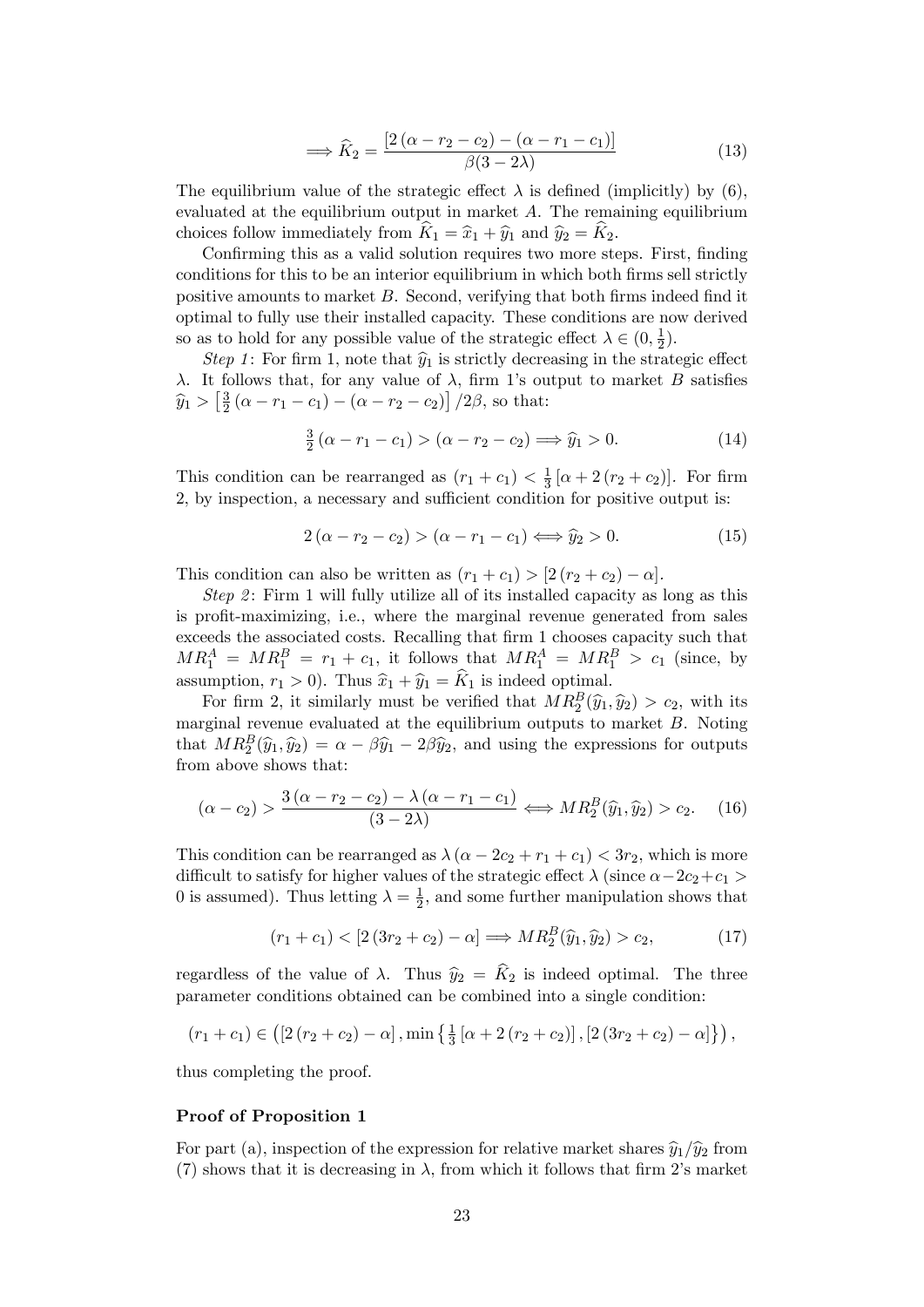share rises with  $\lambda$ . Firm 2's equilibrium profits are  $R_2^B(\hat{y}_1, \hat{y}_2) - (r_2 + c_2)\hat{y}_2 =$  $\beta(1-\lambda)(\widehat{y}_2)^2$ , since  $MR_2^B + \beta \lambda y_2 = \widehat{p}^B - \beta(1-\lambda)\widehat{y}_2 = r_2 + c_2$  by (5), and are easily checked to rise with  $\lambda \in (0, \frac{1}{2})$  $\frac{1}{2}$ ). Using Lemma 1, equilibrium outputs by both firms in market  $B$  satisfy

$$
\widehat{y}_1 + \widehat{y}_2 = \frac{[(1+\lambda)(\alpha - r_1 - c_1) + (\alpha - r_2 - c_2)]}{\beta(3 - 2\lambda)}.
$$
\n(18)

Total output rises with  $\lambda$ , so the price  $\hat{p}^B$  falls with  $\lambda$  as claimed. Firm 1's equilibrium profits from market B are  $R_1^B(\hat{y}_1, \hat{y}_2) - (r_1 + c_1)\hat{y}_1 = \beta(\hat{y}_1)^2$ , since  $MR_1^B = \hat{p}^B - \beta \hat{y}_1 = r_1 + c_1$  by (3), and decline with  $\lambda$  since  $\hat{y}_1$  falls with  $\lambda$ . For part (b), the comparison with the Cournot-Nash equilibrium, i.e., where  $\lambda = 0$ , follows immediately from (a). For part (c), note that  $\widehat{y}_1/\widehat{y}_2 < 1 \iff [(r_2 + c_2) - (r_1 + c_1)] < \frac{\lambda}{3}$  $\frac{\lambda}{3}$  ( $\alpha - r_1 - c_1$ ), which clearly can hold even when  $r_1 + c_1 < r_2 + c_2$ . For part (d), let firm j's market share  $s_j \equiv y_j/(y_1 + y_2)$  so the Herfindahl index  $H = \sum_j s_j^2$  can be written as  $H(\lambda) = 1-2\widehat{s}_2(\lambda)[1-\widehat{s}_2(\lambda)].$  Differentiation gives  $H'(\lambda) = -\widehat{s}_2'(\lambda)[1-2\widehat{s}_2(\lambda)],$ so since  $\widehat{s}'_2(\lambda) > 0$  by part (a),  $H'(\lambda) > 0 \iff \widehat{s}_2(\lambda) > \frac{1}{2} \iff \widehat{y}_1/\widehat{y}_2 < 1$ , yielding the result.

#### Proof of Lemma 2

**Proof.** The equilibrium in market  $A$  is defined by firm 1's first-order condition  $MR_1^A(\hat{x}_1) = r_1 + c_1$  from (3). For part (a), differentiation gives the impact of a small demand increase on output:

$$
\frac{d\hat{x}_1}{d\theta} = \frac{p_\theta^A + x_1 p_{x\theta}^A}{-(2p_x^A + x_1 p_{xx}^A)}\bigg|_{x_1 = \hat{x}_1} = \frac{p_\theta^A (1 + \eta_\theta^A)}{(-p_x^A)(2 - \xi^A)}\bigg|_{x_1 = \hat{x}_1},\tag{19}
$$

using the definitions of  $\eta_{\theta}^A$  and  $\xi^A$ . The denominator is strictly positive by the maintained assumption that demand is log-concave,  $\xi^B < 1$ . The change in output due to a demand shift from  $\theta'$  to  $\theta''$  is given by  $[\hat{x}_1(\theta'') - \hat{x}_1(\theta')] =$  $\int_{\alpha}^{\theta''}$  $\partial_{\theta'}^{\theta''}\left[\frac{d\hat{x}_1}{d\theta}(\theta)\right]d\theta$ , leading to the first result. Using (19), the impact of a small demand increase on the equilibrium price is:

$$
\frac{d\hat{p}_1^A}{d\theta} = p_\theta^A + p_x^A \frac{d\hat{x}_1}{d\theta} = p_\theta^A - \frac{p_\theta^A + x_1 p_{x\theta}^A}{(2 - \xi^A)} = \frac{p_\theta^A \left[ (1 - \xi^A) - \eta_\theta^A \right]}{(2 - \xi^A)},\tag{20}
$$

again with all terms evaluated at  $x_1 = \hat{x}_1 (\theta)$ . The result again follows from  $\left[\widehat{p}_{1}^{A}(\theta'')-\widehat{p}_{1}^{B}(\theta')\right] = \int_{\theta'}^{\theta''}$  $\partial_{\theta'}^{\theta''}\left[\frac{d\widehat{p}_1^A}{d\theta}(\theta)\right]d\theta$ . For part (b), on the output side, the sufficient condition  $\eta_{\theta}^{A} > 1$  for all  $\theta \in [\theta', \theta''] \implies \hat{x}_1(\theta'') > \hat{x}_1(\theta')$  is immediate. On the price side, the sufficient condition  $\eta_{\theta}^{A} < (1 - \rho^{A})/\rho^{A}$  for all  $\theta \in [\theta', \theta'']$ follows since  $\xi^A = 2 - 1/\rho^A$ .

#### Proof of Proposition 2

The initial equilibrium is  $\hat{x}_1(\theta') + \hat{y}_1(\theta') = K_1$  and  $\hat{y}_2(\theta') = K_2$  by Lemma 1.

Begin with the optimal strategy for firm 2 following the demand shift to  $\theta''$ . It maximizes short-run profits  $\max_{y_2} \left\{ R_2^B(y_1, y_2) - c_2 y_2 \right\}$  subject to the capacity constraint  $y_2 \leq \hat{K}_2$ . Its marginal profit from an additional unit of output thus equals  $MR_2^B(y_1, y_2) - c_2$ , which does not depend directly on  $\theta''$ .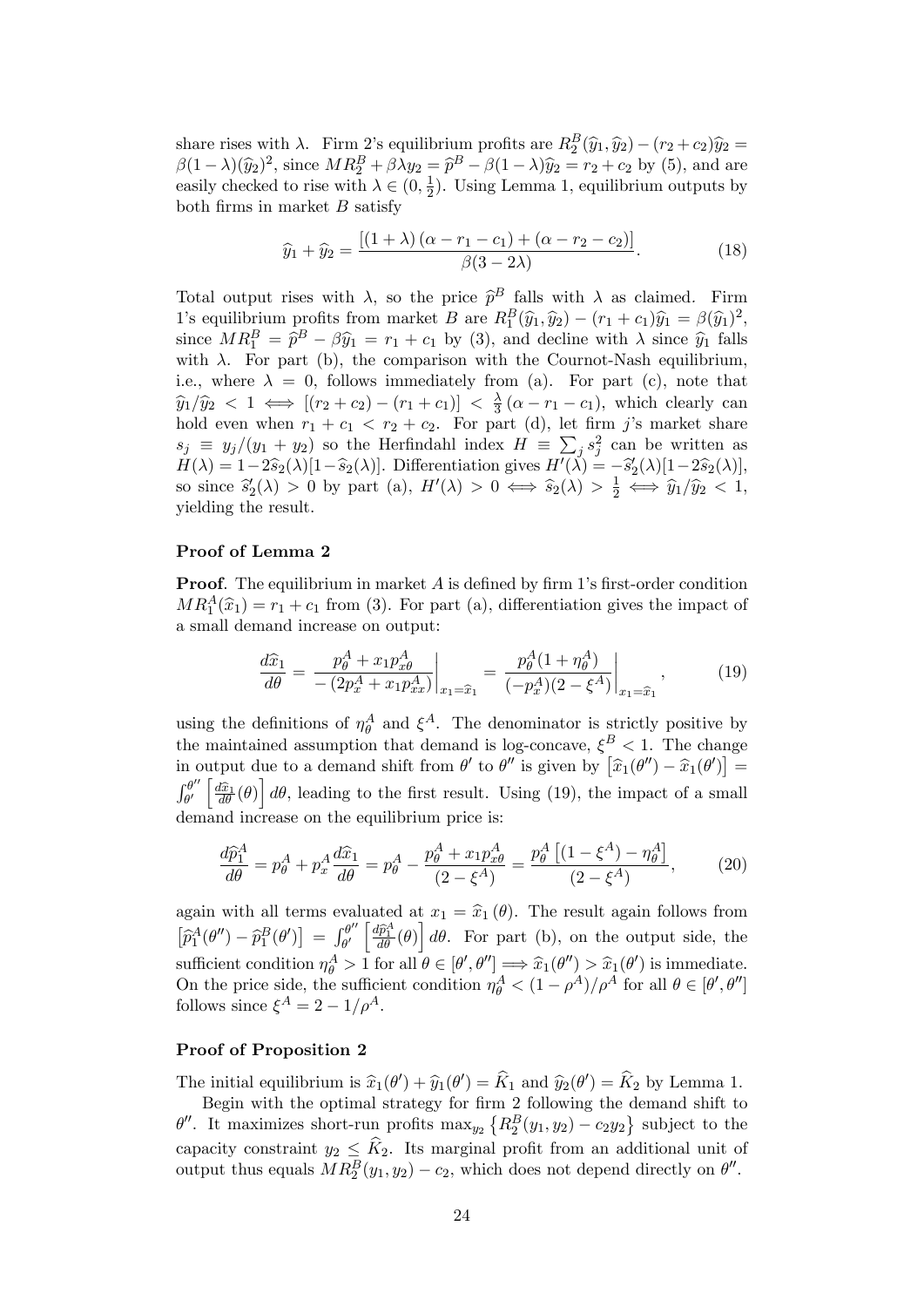Previously under  $\theta'$ , its marginal profit was  $MR_2^B + \beta \lambda y_2 - (r_2 + c_2)$ . In the initial equilibrium, this was equal to  $MR_2^B(\hat{y}_1, \hat{K}_2) + \beta \hat{K}_2 \lambda|_{x_1 = \hat{x}_1(\theta')}$  $(r_2 + c_2) = 0$ , by its first-order condition from (5). Recall that firm  $2^s$ s capacity constraint was binding, which required  $MR_2^B(\hat{y}_1, \hat{K}_2) - c_2 > 0 \iff$  $[\beta K_2 \lambda]_{x_1 = \widehat{x}_1(\theta')} - r_2] < 0$  (see the proof of Lemma 1).

Thus comparing marginal profits,  $MR_2^B(y_1, y_2) - c_2 \ge MR_2^B(\hat{y}_1, \hat{K}_2)$  $c_2 + [\beta K_2 \lambda]_{x_1=\widehat{x}_1(\theta')} - r_2]$  holds if  $y_1 \leq \widehat{y}_1(\theta')$  (since  $y_2 \leq K_2$  by its capacity constraint). In other words, it is certainly optimal for firm 2 to again sell up to capacity at  $\theta''$  whenever firm 1's output is no greater than it was at  $\theta'$ .

Now consider firm 1. By Lemma 2,  $\eta_{\theta}^{A} > -1$  for all  $\theta \in [\theta', \theta'']$  is equivalent to  $\frac{\partial}{\partial \theta}MR_1^A(x_1;\theta) > 0$  for all  $\theta \in [\theta',\theta'']$ . So the shift from  $\theta'$  to  $\theta''$  raises  $MR_1^A(x_1;\theta)$  (given  $x_1$ ) but again has no direct effect on  $MR_1^B(y_1, y_2)$ .

The assumption of an interior solution implies that, taking its rival's  $y_2$  as given, firm 1 maximizes its short-term profits by equalizing marginal revenue across markets,  $MR_1^A(x_1; \theta'') = MR_1^B(y_1, y_2)$ . Previously under  $\theta'$ , its optimal strategy was  $MR_1^A(x_1; \theta') = MR_1^B(y_1, y_2)$ . Since  $\frac{\partial}{\partial \theta}MR_1^A(x_1; \theta) > 0$ , it follows that, for any given  $y_2$ , firm 1's optimal  $x_1$  is now higher than before, while its optimal  $y_1$  is now lower (because of its capacity constraint).

The short-run "equilibrium" thus has  $\widetilde{x}_1(\theta'') > \widehat{x}_1(\theta')$  and  $\widetilde{y}_1(\theta'') < \widehat{y}_1(\theta'')$ ,<br> $\widetilde{x}_1(\theta'') > \widehat{x}_2(\theta'')$ with  $\widetilde{x}_1(\theta'') + \widetilde{y}_1(\theta'') = K_1$ , for firm 1, and  $\widetilde{y}_2(\theta'') = \widehat{y}_2(\theta') = K_2$  for firm 2.

Finally, confirm that it is also optimal for firm 1 to fully use its installed capacities. Firm 1's marginal revenues in this allocation  $MR_1^A(\tilde{x}_1(\theta'');\theta'') =$  $MR_1^B(\widetilde{y}_1(\theta''),\widehat{K}_2) > MR_1^A(\widehat{x}_1(\theta');\theta') = MR_1^B(\widehat{y}_1(\theta'),\widehat{K}_2)$  are both higher than before, so it is again optimal to fully use capacity.

From these results, it is immediate that firm  $2$ 's share of market  $B$  has risen, and that the price has also increased,  $\tilde{p}^B(\theta'') = p^B(\tilde{y}_1(\theta'') + \tilde{y}_2(\theta'')) > \tilde{p}^B(\theta')$ (from Lemma 1), thus completing the proof.

#### Proof of Proposition 3

For part (a), write  $\left[ \lambda \left( \theta'' \right) - \lambda \left( \theta' \right) \right] = \int_{\theta'}^{\theta''}$  $\int_{\theta'}^{\theta''}\left[\lambda'(\theta)\right]d\theta$ , where differentiation of  $\lambda(\theta) = \beta/[2\beta + \left(-p_x^{\overline{A}}(\theta)\right)\left(2 - \xi^{\overline{A}}(\theta)\right)]$  gives

$$
\lambda'(\theta) = \frac{\beta \frac{d}{d\theta} \left[ \left( -p_x^A \left( \theta \right) \right) \left( 2 - \xi^A \left( \theta \right) \right) \right]}{\left[ 2\beta + \left( -p_x^A \left( \theta \right) \right) \left( 2 - \xi^A \left( \theta \right) \right) \right]^2}.
$$
\n(21)

Consider the components of  $\frac{d}{d\theta}\left[\left(-p_x^A(\theta)\right)\left(2-\xi^A(\theta)\right)\right]$  in turn:

$$
\frac{d}{d\theta} \left( -p_x^A (\theta) \right) = \left( -p_{x\theta}^A \right) + \left( -p_{xx}^A \right) \frac{dx_1}{d\theta} \n= \left( -p_{x\theta}^A \right) + \left( -p_{xx}^A \right) \frac{\left( p_{\theta}^A + x_1 p_{x\theta}^A \right)}{\left( -p_x^A \right) \left( 2 - \xi^A \right)} \n= \left( -p_{x\theta}^A \right) - \frac{\xi^A \left( p_{\theta}^A + x_1 p_{x\theta}^A \right)}{\left( 2 - \xi^A \right) x_1} \text{ since } \xi^A \equiv -p_{xx}^A x_1 / p_x^A \n= -\frac{1}{\left( 2 - \xi^A \right)} \left[ \xi^A \frac{p_{\theta}^A}{x_1} + 2p_{x\theta}^A \right] \n= -\frac{1}{\left( 2 - \xi^A \right)} \frac{p_{\theta}^A}{x_1} \left( \xi^A + 2\eta_{\theta}^A \right) \text{ since } \eta_{\theta}^A \equiv p_{x\theta}^A x_1 / p_{\theta}^A. \tag{22}
$$